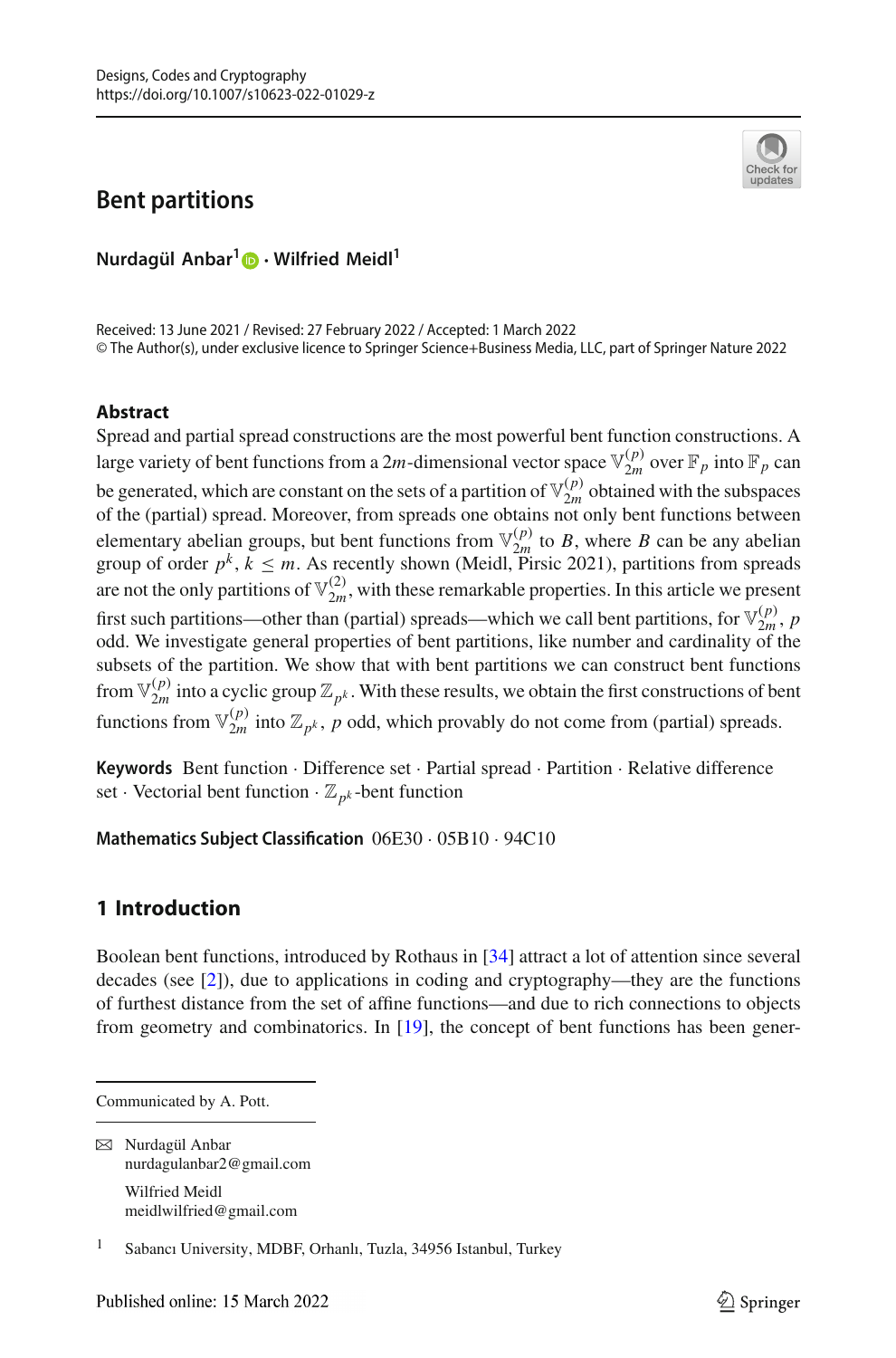alized to *p*-ary functions, i.e., to functions from an *n*-dimensional vector space  $\mathbb{V}_n^{(p)}$  over the prime field  $\mathbb{F}_p$  to  $\mathbb{F}_p$ . Meanwhile, many constructions of bent functions are known, like the Maiorana-McFarland construction and the partial spread construction, and numerous secondary constructions, i.e., constructions of bent functions from known bent or related functions.

The most powerful construction seems to be the construction via (partial) spreads, which for the Boolean case has already been studied comprehensively in Dillon's thesis [\[9\]](#page-19-2). The generalization of the (partial) spread construction to *p*-ary functions is then given in [\[15,](#page-19-3) [21\]](#page-19-4). The construction for the Boolean case (with a complete spread) can be described as follows:

Let *S* be a spread of  $\mathbb{V}_{2m}^{(2)}$ , i.e., a collection of  $2^m + 1$  subspaces of  $\mathbb{V}_{2m}^{(2)}$ , each of dimension *m*, which pairwise intersect trivially. The union of  $2^{m-1}$  of subspaces from *S*, the 0-element excluded, is the support  $supp(f)$  of a Boolean bent function f, where  $supp(f) = \{x \in$  $\mathbb{V}_{2m}^{(2)}$  :  $f(x) = 1$ . Likewise, the union of  $2^{m-1} + 1$  of subspaces from *S* (with the 0 element), is the support of a bent function. For more details, we refer to Sect. [2.](#page-2-0)

As shown in [\[14,](#page-19-5)Theorem 2], with the Desarguesian spread, one obtains exponentially many pairwise inequivalent Boolean bent functions. Furthermore, differently from other constructions, with (partial) spreads one can generate bent functions from  $\mathbb{V}_{2m}^{(2)}$  (respectively  $\mathbb{V}_{2m}^{(p)}$ ) into arbitrary abelian groups of order  $2^k$  (respectively  $p^k$ ),  $k \leq m$ . For the definition of bent functions between arbitrary abelian groups, we refer to Sect. [2.](#page-2-0)

Very recently, in the paper [\[26\]](#page-19-6), the second author and Pirsic showed that spreads are not the only partitions of  $\mathbb{V}_{2m}^{(2)}$  with these remarkable properties. (The main objective in [\[26](#page-19-6)] has been to construct bent functions from  $\mathbb{V}_n^{(2)}$  into the cyclic group  $\mathbb{Z}_{2^k}$  which do not come from the partial spread construction.) A class of partitions is constructed, for which the union of a fixed number of its elements is again always the support of a Boolean bent function. The partitions in [\[26\]](#page-19-6) can be seen as a generalization of the Desarguesian spread, in fact, the Desarguesian spread is a special case.

Motivated by the construction of the partitions of  $\mathbb{V}_{2m}^{(2)}$  in [\[26\]](#page-19-6), we introduce the new concept of *bent partitions*, roughly speaking as partitions of  $\mathbb{V}_{2m}^{(p)}$ , which have similar properties as (partial) spreads, with respect to the construction of bent functions. Exact definitions are provided in Sect. [3.](#page-6-0) As we believe, bent partitions are quite significant objects, (partial) spreads are examples, but, as we now know, not the only ones—at least not for characteristic 2.

This article is organized as follows. In Sect. [2,](#page-2-0) we first recall some basics on bent functions. Then we discuss in detail the construction of bent functions from spreads and partial spreads, and from the partitions presented in [\[26](#page-19-6)]. This detailed discussion is fundamental for understanding the significance of the concept of bent partitions, which we introduce in Sect. [3.](#page-6-0) We analyse general properties of bent partitions, such as the number of the subsets in the partition, properties of their subsets, like the cardinality, and properties of the resulting bent functions. In Sect. [4,](#page-10-0) we point out that vectorial bent functions, and most notably, bent functions from  $\mathbb{V}_n^{(p)}$  to cyclic groups  $\mathbb{Z}_{p^k}$  can be constructed from bent partitions of  $\mathbb{V}_n^{(p)}$ . As a major result, in Sect. [5](#page-12-0) we present the first bent partitions of  $\mathbb{V}_n^{(p)}$  for odd primes p, which do not arise from any (partial) spread. This also yields the first bent functions from  $\mathbb{V}_n^{(p)}$  into a cyclic group  $\mathbb{Z}_{p^k}$ , *p* odd, different from (partial) spread functions. To show that the partitions we obtain for odd characteristic do not arise from any (partial) spread, hence are new, we generalize a classical result by Dillon [\[9](#page-19-2)] on the algebraic degree of Boolean partial spread bent functions to odd characteristic. Finally, motivated by the connection between Boolean bent functions and Hadamard difference sets, we introduce the concept of difference set partitions, and we give some perspectives for future research.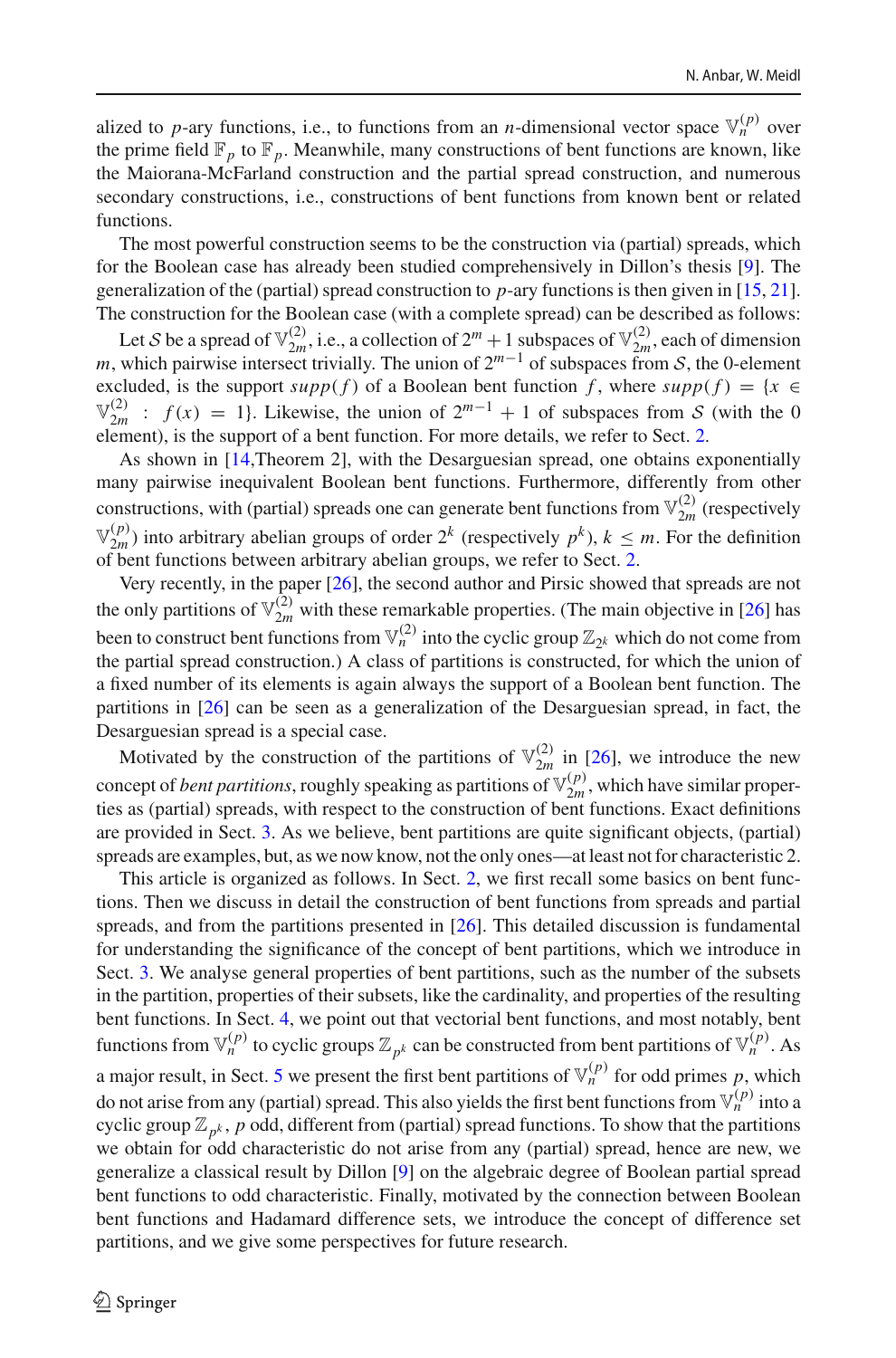### <span id="page-2-0"></span>**2 Preliminaries**

In this preliminaries, after providing the necessary background on bent functions, we recall in detail the very powerful construction of bent functions based on (partial) spreads of  $\mathbb{V}_n^{(p)}$ ,  $n = 2m$ . We then describe a main result from [\[26\]](#page-19-6) on bent functions obtained from partitions of  $\mathbb{F}_{2^m} \times \mathbb{F}_{2^m}$ , which have properties similar to spreads. This detailed analysis of bent constructions obtained from these classes of partitions is crucial to capture the significance of the concept of bent partitions, which we will introduce in Sect. [3.](#page-6-0)

Let  $(A, +_A)$ ,  $(B, +_B)$  be finite abelian groups. A function *f* from *A* to *B* is called a *bent function* if

<span id="page-2-1"></span>
$$
\left| \sum_{x \in A} \chi(x, f(x)) \right| = \sqrt{|A|} \tag{1}
$$

for every character  $\chi$  of  $A \times B$  which is nontrivial on *B*. Alternatively,  $f : A \rightarrow B$  is bent if and only if for all nonzero  $a \in A$ , the function  $D_a f(x) = f(x +_A a) -_B f(x)$  is balanced, i.e., every value in *B* is taken on the same number  $|A|/|B|$  of times. The graph of *f*,  $G = \{(x, f(x)) : x \in A\}$ , is then a relative difference set in  $A \times B$  relative to *B*, see [\[32\]](#page-20-1). For background on relative difference sets we refer to [\[33](#page-20-2)].

In the classical case,  $A = \mathbb{V}_n^{(p)}$  and  $B = \mathbb{V}_m^{(p)}$  are elementary abelian *p*-groups, i.e., they are vector spaces of dimension *n* and *m* respectively over the prime field  $\mathbb{F}_p$  for some prime *p*. In this case the character sum in [\(1\)](#page-2-1), called *Walsh transform* of *f* at  $(a, b) \in \mathbb{V}_m^{(p)} \times \mathbb{V}_n^{(p)}$ .  $a \neq 0$ , is of the form

$$
\mathcal{W}_f(a,b) = \sum_{x \in \mathbb{V}_n^{(p)}} \epsilon_p^{\langle a, f(x) \rangle_m \ominus \langle b, x \rangle_n},
$$

where  $\langle, \rangle_k$  denotes an inner product in  $\mathbb{V}_k^{(p)}$ ,  $\epsilon_p$  is a primitive p-th root of unity, and  $\oplus$ (respectively  $\ominus$ ) denotes the addition (respectively subtraction) modulo *p*. If  $\mathbb{V}_k^{(p)} = \mathbb{F}_p^k$ , we may use the conventional dot product as inner product. If  $\mathbb{V}_k^{(p)} = \mathbb{F}_{p^k}$ , the finite field of order  $p^k$ , we may use the absolute trace  $Tr_k(bx)$  as the inner product  $\langle b, x \rangle_k$ . A function  $f: \mathbb{V}_n^{(p)} \to \mathbb{V}_m^{(p)}$  is bent, if  $m > 1$  also called *vectorial bent*, if and only if  $|\mathcal{W}_f(a, b)| = p^{n/2}$ for all nonzero  $a \in \mathbb{V}_m^{(p)}$  and  $b \in \mathbb{V}_n^{(p)}$ . If  $p = 2$ , then  $\epsilon_2 = -1$ , hence  $\mathcal{W}_f(a, b)$  is an integer, and for a bent function we have  $W_f(a, b) = \pm 2^{n/2}$ . Therefore, (vectorial) bent functions from  $\mathbb{V}_n^{(2)}$  to  $\mathbb{V}_m^{(2)}$  only exist for even dimensions *n*. Furthermore, by Nyberg's bound [\[30](#page-20-3)], *m* can be at most  $n/2$ . For odd  $p$ , (vectorial) bent functions exist for integers  $n$ , even and odd, and  $m \leq n$ .

Bent functions from  $\mathbb{V}_n^{(p)}$  to  $\mathbb{F}_p$  are also called *p* -*ary bent functions*, and *Boolean bent functions* if  $p = 2$ . The Walsh transform is then of the form

$$
\mathcal{W}_f(1,b) = \mathcal{W}_f(b) = \sum_{x \in \mathbb{V}_n^{(p)}} \epsilon_p^{f(x) \ominus \langle b, x \rangle_n}.
$$

(We remark that the coefficient  $a \in \mathbb{F}_p^*$  of  $f$  in the exponent is w.l.o.g. set to  $a = 1$ , as with *f* also *af*, *a* ∈  $\mathbb{F}_p^*$ , is bent.) In the Boolean case,  $W_f(b) = 2^{n/2}(-1)^{f^*(b)}$  for a Boolean function  $f^*$ , called the *dual* of f. For p-ary bent functions f from  $\mathbb{V}_n^{(p)}$  to  $\mathbb{F}_p$ , p odd, the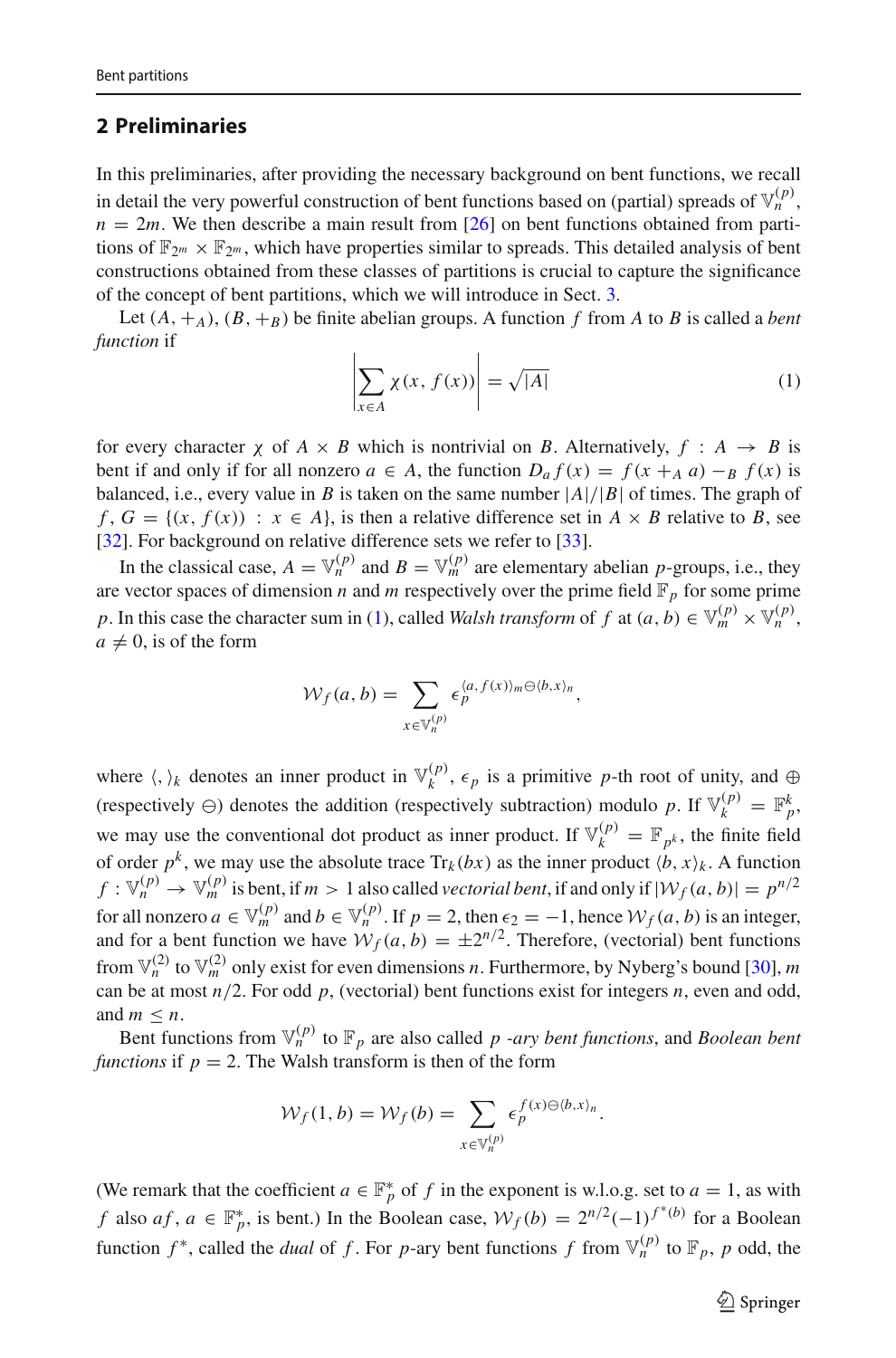*Walsh coefficient*  $W_f(b)$  at  $b \in V_n^{(p)}$  of *f* always satisfies (see [\[11](#page-19-7), [19\]](#page-19-1))

<span id="page-3-0"></span>
$$
\mathcal{W}_f(b) = \begin{cases} \pm \epsilon_p^{f^*(b)} p^{n/2} & ; p^n \equiv 1 \mod 4, \\ \pm i \epsilon_p^{f^*(b)} p^{n/2} & ; p^n \equiv 3 \mod 4, \end{cases}
$$
 (2)

where *i* is a complex primitive 4-th root of unity, and  $f^*$  is a function from  $\mathbb{V}_n^{(p)}$  to  $\mathbb{F}_p$ , which again is called the dual of *f* .

A bent function  $f : \mathbb{V}_n^{(p)} \to \mathbb{F}_p$  is called *weakly regular* if, for all  $b \in \mathbb{V}_n^{(p)}$ , we have  $W_f(b) = \zeta \epsilon_p^{f^*(b)} p^{n/2}$  for some  $\zeta \in \{\pm 1, \pm i\}$ , cf. Equation [\(2\)](#page-3-0). If  $\zeta = 1$ , we call *f regular*, which trivially applies if  $p = 2$ . If (the sign of)  $\zeta$  changes with  $b \in \mathbb{V}_n^{(p)}$ , then f is called *non-weakly regular* bent. Weakly regular bent functions *f* belong to the class of *dual-bent functions*, for which the dual  $f^*$  is bent as well. In particular, the dual of a Boolean bent function is always bent. A non-weakly regular bent function can be either dual-bent or *non-dual-bent*, see [\[5,](#page-19-8) [6](#page-19-9)].

For a vectorial function  $f : \mathbb{V}_n^{(p)} \to \mathbb{V}_m^{(p)}$  and a nonzero element  $a \in \mathbb{V}_m^{(p)}$ , the function  $f_a: \mathbb{V}_n^{(p)} \to \mathbb{F}_p$  given as  $f_a(x) = \langle a, f(x) \rangle_m$  is called a *component function* of *f*. Observe that  $f$  is a vectorial bent function if and only if all component functions are bent. Hence, adding the 0-function, we can see a vectorial bent function as an *m*-dimensional vector space of *p*-ary (Boolean) bent functions.

Recently one can observe increasing interest in functions from the vector space  $\mathbb{V}_n^{(p)}$  into the cyclic group  $\mathbb{Z}_{p^k}$ . The character sum in [\(1\)](#page-2-1) for functions  $f : \mathbb{V}_n^{(p)} \to \mathbb{Z}_{p^k}$  is of the form

$$
\mathcal{H}_f(c, u) = \sum_{x \in \mathbb{V}_n^{(p)}} \epsilon_{p^k}^{cf(x)} \epsilon_p^{\langle u, x \rangle_n}, \quad \epsilon_{p^k} = e^{2\pi i/p^k},
$$

and *f* is bent if and only if  $|\mathcal{H}_f(c, u)| = p^{n/2}$  for all  $u \in \mathbb{V}_n^{(p)}$  and nonzero  $c \in \mathbb{F}_{p^k}$ .

The class of functions satisfying the much weaker condition that  $|\mathcal{H}_f(1, u)| = p^{n/2}$  for all  $u \in V_n^{(p)}$  is called the class of *generalized bent functions*, which meanwhile is quite intensively studied in the literature. Several results on generalized bent functions point to connections with partitions of  $\mathbb{V}_n^{(p)}$ , see [\[23](#page-19-10), [27,](#page-20-4) [28\]](#page-20-5).

Satisfying only a much weaker condition, generalized bent functions (in general) do not yield relative difference sets. However, in the research on bent functions into the cyclic group they play an important role, since  $f : \mathbb{V}_n^{(p)} \to \mathbb{Z}_{p^k}$  is bent if and only if  $p^t f$  is generalized bent for every  $t, 0 \le t \le k - 1$ , see for instance [\[12](#page-19-11)].

Many of the classical examples and constructions of Boolean and *p*-ary bent functions also have a vectorial version, i.e., yield also vectorial bent functions, see [\[7\]](#page-19-12). Differently from bent functions between elementary abelian groups, bent functions from  $\mathbb{V}_n^{(p)}$  to  $\mathbb{Z}_{n^k}$ , which we will also call  $\mathbb{Z}_{p^k}$  *-bent functions*, seem to be "rare".

Among the many classical constructions, it seems it is only the partial spread construction that can produce bent functions that map into the cyclic group, and moreover (based on a spread of  $\mathbb{V}_{2m}^{(p)}$ , bent functions from  $\mathbb{V}_{2m}^{(p)}$  into arbitrary abelian groups of order  $p^k$ ,  $k \leq m$ . Only recently, the first examples of bent functions from  $\mathbb{V}_n^{(2)}$  to  $\mathbb{Z}_{2k}$  have been found, which do not come from the ubiquitous spread construction, see the discussion below.

In the remainder of this section, we describe in detail bent constructions obtained from spreads, partial spreads, and the partition presented in [\[26](#page-19-6)].

First recall that a partial spread *S* of  $\mathbb{V}_n^{(p)}$ ,  $n = 2m$ , is a set of *m*-dimensional subspaces of  $\mathbb{V}_n^{(p)}$ , which pairwise intersect trivially. If  $|\mathcal{S}| = p^m + 1$ , hence every nonzero element of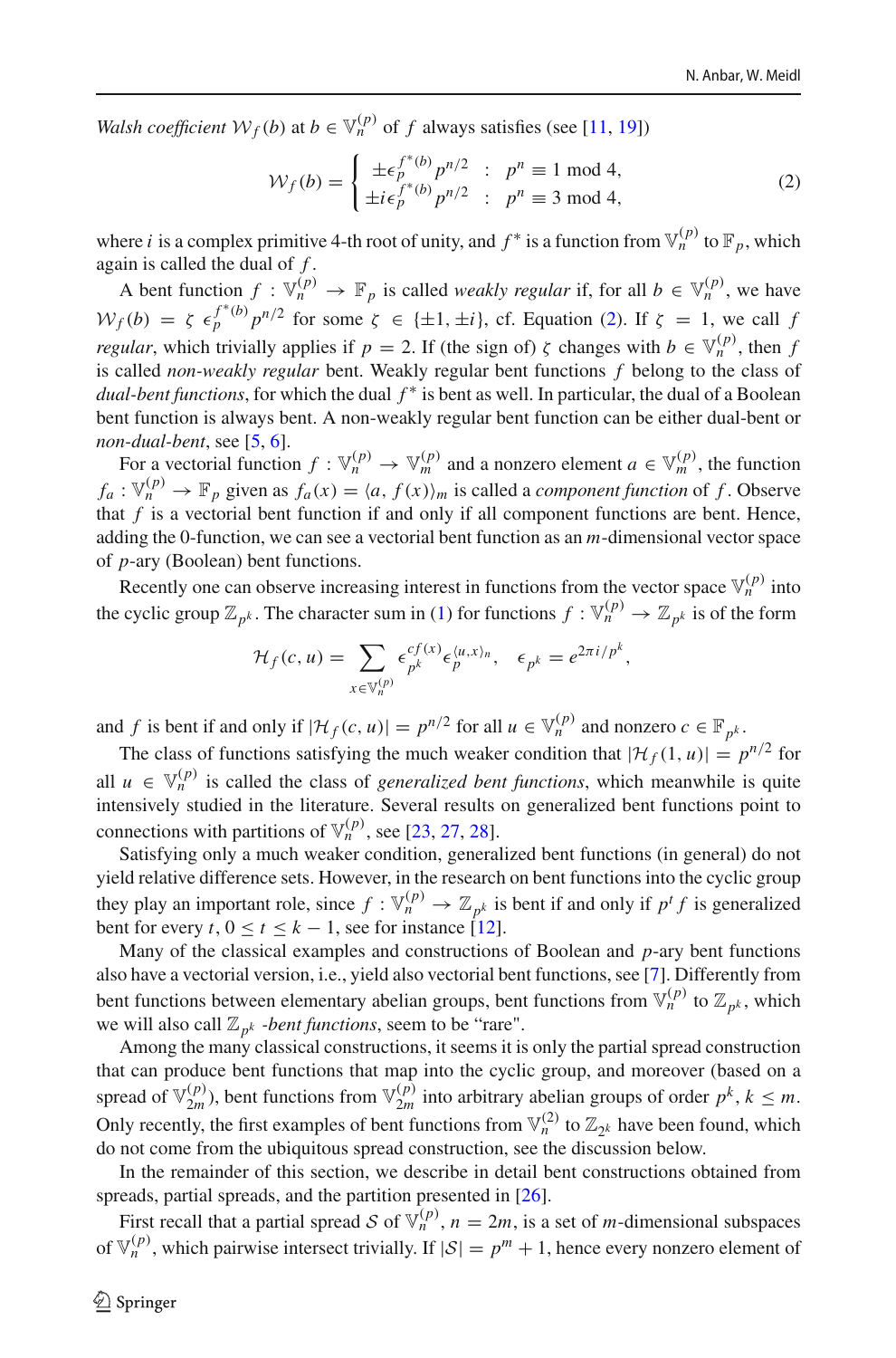$\mathbb{V}_n^{(p)}$  is in exactly one of those subspaces, then *S* is called a (complete) spread. The standard example is the Desarguesian spread, which for  $\mathbb{V}_n^{(p)} = \mathbb{F}_{p^m} \times \mathbb{F}_{p^m}$  has the representation  $S = \{U, U_s : s \in \mathbb{F}_{p^m}\}\$ , with  $U = \{(0, y) : y \in \mathbb{F}_{p^m}\}\$  and for  $s \in \mathbb{F}_{p^m}, U_s = \{(x, sx) :$  $x \in \mathbb{F}_{p^m}$ .

**Construction with a spread** Let  $U_0, U_1, \ldots, U_{p^m}$  be the subspaces of a spread of  $\mathbb{V}_n^{(p)}$ ,  $n = 2m$ , and let *B* be an abelian group of order  $p^k$  for some  $1 \leq k \leq m$ . We obtain a bent function from  $\mathbb{V}_n^{(p)}$  to *B* as follows.

- 1. For every *z* ∈ *B*, the nonzero elements of exactly  $p^{m-k}$  of the subspaces  $U_i, 1 \leq j \leq p^m$ are mapped to *z*.
- 2. The elements of  $U_0$  are mapped to a fixed  $c \in B$ .

From the spread construction one obtains a large variety of bent functions into various abelian groups. In [\[14,](#page-19-5)Theorem 2], a lower bound on the number of pairwise inequivalent Boolean bent functions obtained with the Desarguesian spread of  $\mathbb{V}_n^{(2)}$  is shown. By this bound, the number of pairwise inequivalent Desarguesian spread Boolean bent functions grows exponentially with *n*. One can infer from Theorem 1 in [\[14\]](#page-19-5) similar results for odd *p*. We remark that a weaker bound on this number for arbitrary spreads is given in [\[15](#page-19-3),Corollary 2.9] (see also [\[15](#page-19-3),Remark 4]).

**Construction with a partial spread** We restrict ourselves to the case that  $p = 2$ , the case of odd *p* is similar. The proofs for Construction I and Construction II below, are in [\[26\]](#page-19-6), following the approach in [\[21](#page-19-4)] for *p*-ary bent functions from partial spreads, *p* odd.

CONSTRUCTION I

For some  $k, 1 \le k \le m$ , let  $S = \{U_i, 1 \le j \le (2^k - 1)2^{m-k}\}\$  be a partial spread of  $\mathbb{V}_n^{(2)}$ ,  $n = 2m$ , and *B* an abelian group of order  $2^k$ . We define  $f : \mathbb{V}_n^{(2)} \to B$  as follows.

– Every nonzero element <sup>γ</sup> of *<sup>B</sup>* has as preimage the union of exactly 2*m*−*<sup>k</sup>* elements of *<sup>S</sup>* except from  $0 \in \mathbb{V}_n^{(2)}$ , i.e.,  $f^{-1}(\gamma) = \bigcup_{i=1}^{2^{m-k}} U_{\gamma,i}^*$ , where  $U_j^* = U_j \setminus \{0\}$ .

– All other elements are mapped to 0 ∈ *B*, i.e.,  $f^{-1}(0) = \mathbb{V}_n^{(2)} \setminus \bigcup_j U_j^*$ .

#### CONSTRUCTION II

For some  $k, 1 \le k \le m$ , let  $S = \{U_i, 1 \le j \le (2^k - 1)2^{m-k} + 1\}$  be a partial spread of  $\mathbb{V}_n^{(2)}$  and *B* an abelian group of order  $2^k$ . We define  $f : \mathbb{V}_n^{(2)} \to B$  as follows.

- All elements which are not in *Uj* for all 1 <sup>≤</sup> *<sup>j</sup>* <sup>≤</sup> (2*<sup>k</sup>* <sup>−</sup> <sup>1</sup>)2*m*−*<sup>k</sup>* <sup>+</sup> 1 are w.l.o.g mapped to 0 ∈ *B*, i.e.,  $f^{-1}(0) = \mathbb{V}_n^{(2)} \setminus \bigcup_j U_j$ .
- For an element  $\tilde{\gamma}$  ∈ *B*<sup>∗</sup> we have  $g^{-1}(\tilde{\gamma}) = \bigcup_{i=1}^{2^{m-k}+1} U_{\tilde{\gamma},i}$ , i.e.,  $\tilde{\gamma}$  has the union of  $2^{m-k} + 1$  elements of a partial spread as preimage (note that also  $f(0) = \tilde{\gamma}$ ).
- $-$  If  $γ ∈ B^*, γ ≠ \tilde{γ}$ , then  $g^{-1}(γ) = \bigcup_{i=1}^{2^{m-k}} U^*_{γ,i}$ , i.e., the preimage of γ consists of the nonzero elements of 2*m*−*<sup>k</sup>* elements of a partial spread.

Though from (partial) spreads we can obtain bent functions from elementary abelian groups into various abelian groups, mostly Boolean partial spread bent functions, as already introduced in Dillon's thesis [\[9](#page-19-2)], are considered in the literature. Since bent partitions will be defined via Boolean (and *p*-ary) bent functions, we review this important special case.

*PS*<sup>−</sup> BOOLEAN BENT FUNCTIONS AND THEIR COMPLEMENT. A Boolean function *f* from  $\mathbb{V}_n^{(2)}$  to  $\mathbb{F}_2$ ,  $n = 2m$ , of which the support,  $supp(f) = \{x \in \mathbb{V}_n^{(2)} : f(x) = 1\}$ , is the union of 2*m*−<sup>1</sup> elements of a (partial) spread, with the 0 excluded, is called a *P S*<sup>−</sup> bent function. The complement  $g = f + 1$  of a  $PS^-$  bent function is then a bent function for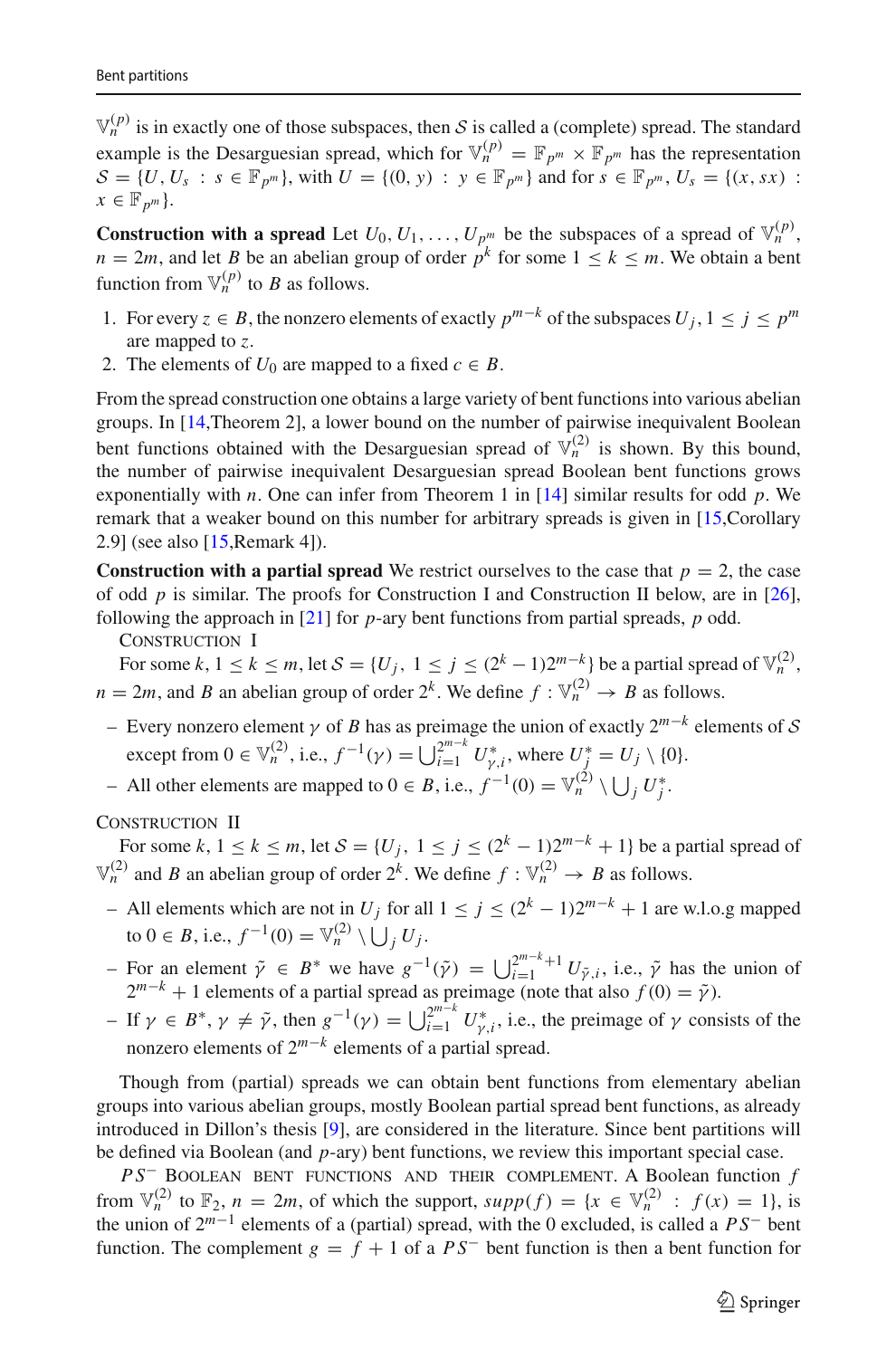which exactly the nonzero elements of 2*m*−<sup>1</sup> elements of a (partial) spread are mapped to 0. The bent functions in Construction I above for  $k = 1$ , are  $PS^-$  bent functions.

 $PS^+$  BOOLEAN BENT FUNCTIONS AND THEIR COMPLEMENT. A Boolean function  $f$ from  $\mathbb{V}_n^{(2)}$  to  $\mathbb{F}_2$ ,  $n = 2m$ , of which the support is the union of  $2^{m-1} + 1$  elements of a (partial) spread (the 0 is now included), is called a  $PS<sup>+</sup>$  bent function. A Boolean bent function *f* obtained with Construction II when  $k = 1$ , is a  $PS^+$  bent function, since w.l.o.g., the elements which are not in one of the subspaces of the spread are mapped to 0 (hence  $\tilde{\gamma} = 1$ ). If we choose the other way round, then *f* is the complement of a  $PS^+$  bent function.

Observe that the complement of a *P S*− bent function defined with a partial spread which is a part of a complete spread, is a  $PS<sup>+</sup>$  bent function (and vice versa).

Finally we also describe the partial spread versions for *p*-ary functions, see [\[15](#page-19-3), [21](#page-19-4)].

*p*- ARY  $PS^-$  BENT FUNCTIONS from  $\mathbb{V}_n^{(p)}$  to  $\mathbb{F}_p$ ,  $n = 2m$ , are the functions with the following property: Every nonzero element of  $\mathbb{F}_p$  has the union of  $p^{m-1}$  subspaces, without the 0, as the preimage set. All other elements are mapped to 0. Observe that this requires a partial spread with at least  $(p - 1)p^{m-1}$  subspaces.

*p*- ARY  $PS^+$  BENT FUNCTIONS from  $\mathbb{V}_n^{(p)}$  to  $\mathbb{F}_p$ ,  $n = 2m$ , are the functions with the following property: For some fixed nonzero  $c \in \mathbb{F}_p$ , we take the union of  $p^{m-1}+1$  subspaces (including 0) as the preimage of *c*. For all remaining nonzero elements of  $\mathbb{F}_p$  the preimage is the union of  $p^{m-1}$  subspaces, without the 0. All remaining elements of  $\overline{V}_n^{(p)}$  are mapped to 0. Note that a partial spread with at least  $(p-1)p^{m-1} + 1$  subspaces is required.

Until very recently, the (partial) spread construction has been the only construction which yields also bent functions into the cyclic group  $\mathbb{Z}_{p^k}$ ,  $k \geq 3$ . In [\[26](#page-19-6)], a construction of bent functions from  $\mathbb{V}_n^{(2)}$  to  $\mathbb{Z}_{2k}$  is proposed, which is based on partitions  $\Gamma_1$ ,  $\Gamma_2$  of  $\mathbb{F}_{2^m} \times \mathbb{F}_{2^m}$ , which have similar properties as a spread of  $\mathbb{F}_{2^m} \times \mathbb{F}_{2^m}$ .

**The construction in** [\[26\]](#page-19-6) Let *m*, *k* be integers such that *k* divides *m* and gcd( $2^m - 1$ ,  $2^k + 1$ ) = 1, let  $e = 2^k + 1$  and *d* such that  $de \equiv 1 \mod 2^m - 1$ . For an element  $s \in \mathbb{F}_{2^m}$  define

$$
U_s := \{(x, sx^e) : x \in \mathbb{F}_{2^m}\}, \ U_s^* = U_s \setminus \{(0, 0)\}, \text{ and } U = \{(0, y) : y \in \mathbb{F}_{2^m}\}.
$$

Then *U*,  $U_s^*$ ,  $s \in \mathbb{F}_{2^m}$ , form a partition of  $\mathbb{F}_{2^m} \times \mathbb{F}_{2^m}$ .

Similarly, for an element  $s \in \mathbb{F}_{2^m}$  we define

$$
V_s := \{ (x^d s, x) : x \in \mathbb{F}_{2^m} \}, V_s^* = V_s \setminus \{ (0, 0) \}, \text{ and } V = \{ (x, 0) : x \in \mathbb{F}_{2^m} \}.
$$

For the divisor *k* of *m* and an element  $\gamma$  of  $\mathbb{F}_{2^k}$  let

$$
\mathcal{A}(\gamma) = \bigcup_{\substack{s \in \mathbb{F}_{2^m} \\ \text{Tr}_k^m(s) = \gamma}} U_s^* \text{ and } \mathcal{B}(\gamma) = \bigcup_{\substack{s \in \mathbb{F}_{2^m} \\ \text{Tr}_k^m(s) = \gamma}} V_s^*.
$$

With these definitions we obtain two partitions of  $\mathbb{F}_{2^m} \times \mathbb{F}_{2^m}$ ,

$$
\Gamma_1 = \{U, \mathcal{A}(\gamma); \gamma \in \mathbb{F}_{2^k}\}
$$
  

$$
\Gamma_2 = \{V, \mathcal{B}(\gamma); \gamma \in \mathbb{F}_{2^k}\},\
$$

into  $2^k + 1$  subsets, that have similar properties as spreads have. In fact, for  $k = m$ , both partitions reduce to the Desarguesian spread.

<span id="page-5-0"></span>**Remark 1** In [\[26\]](#page-19-6), the partitions  $\Gamma_1$ ,  $\Gamma_2$  are introduced slightly different, as there *e* is set as  $e = 2^m - 2^k - 2$ , and therefore (modulo  $2^m - 1$ )  $-e = 2^k + 1$ . Hence, in [\[26](#page-19-6)]  $U_s$  and  $V_s$  are represented as  $U_s = \{(x, sx^{-e}) : x \in \mathbb{F}_{2^m}\}\$  and  $V_s = \{(x^{-d}s, x) : x \in \mathbb{F}_{2^m}\}.$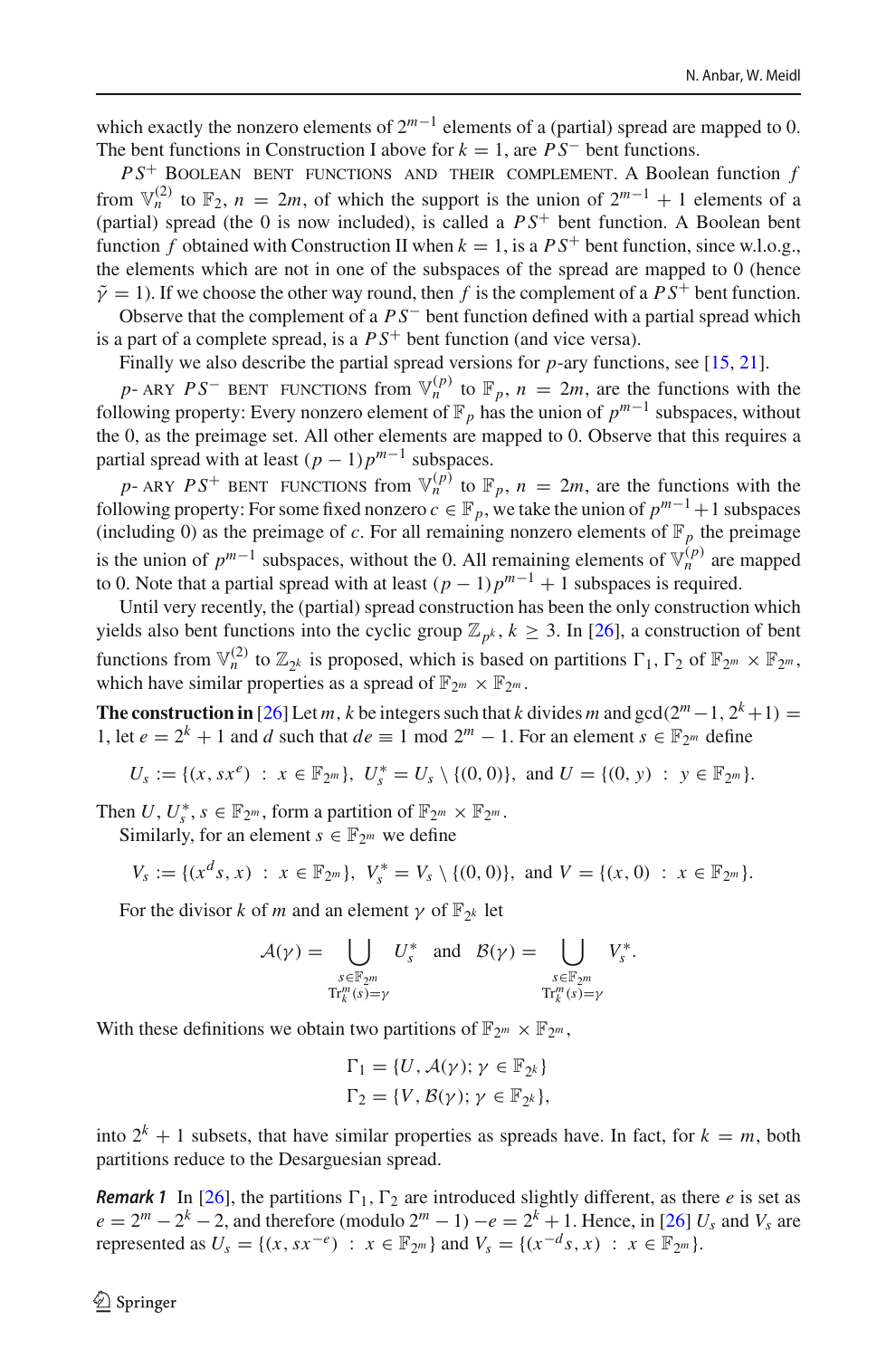**Theorem 1** [\[26](#page-19-6)] *Let m, k be integers such that k divides m and*  $gcd(2^m - 1, 2^k + 1) = 1$ , *and let U,*  $A(\gamma)$ *, V,*  $B(\gamma)$  *be defined as above.* 

- I. *Every Boolean function of which the support is the union of* <sup>2</sup>*k*−<sup>1</sup> *of the sets <sup>A</sup>*(γ ) *is a bent function. Likewise, their complements, i.e., the Boolean functions with U and*  $2<sup>k−1</sup>$ *of the sets A*(γ ) *as their support, are bent.*
- II. *Every Boolean function of which the support is the union of*  $2^{k-1}$  *of the sets*  $B(\gamma)$  *is a bent function. Likewise the Boolean functions with V and*  $2<sup>k</sup>−1$  *of the sets B*(*γ*) *as their support, are bent.*

*The duals of the bent functions of the class in I are in the class in II (and vice versa).*

<span id="page-6-1"></span>As for spreads, we also obtain bent functions from  $\mathbb{V}_n^{(2)}$  into various abelian groups *B*, in particular into cyclic groups.

**Theorem 2** [\[26](#page-19-6)] *Let m, k be integers such that k divides m and*  $gcd(2^m - 1, 2^k + 1) = 1$ *, and let*  $\pi(i) = \gamma_i$  *be a one-to-one map from*  $\mathbb{Z}_{2^k}$  *to*  $\mathbb{F}_{2^k}$ *. Then the function*  $f : \mathbb{F}_{2^m} \times \mathbb{F}_{2^m} \to \mathbb{Z}_{2^k}$ *given as*

 $f(x, y) = i$  *if*  $(x, y) ∈ A(y_i)$   $((x, y) ∈ B(y_i))$ , *−*  $f$  (0,  $y$ ) = 0 *w.l.o.g.* ( $f$  ( $x$ , 0) = 0 *w.l.o.g.*) *for all*  $y$  ∈  $\mathbb{F}_{2^m}$  ( $x$  ∈  $\mathbb{F}_{2^m}$ ),

*is a*  $\mathbb{Z}_{2^k}$ *-bent function.* 

With an argument via the algebraic degree, it is shown in [\[26](#page-19-6)] that the bent functions in Theorems [1,](#page-5-0) [2](#page-6-1) do not come from the (partial) spread construction if  $k < m$ . For  $k = m$ , the partitions  $\Gamma_1$ ,  $\Gamma_2$  reduce to the Desarguesian spread.

### <span id="page-6-0"></span>**3 Bent partitions of elementary abelian groups**

Motivated by the observations in the previous section, we introduce a class of partitions of an elementary abelian *p*-group  $\mathbb{V}_n^{(p)}$ , which possess similar properties as partitions from spreads.

**Definition 1** For an integer *K* divisible by *p*, let  $\Omega = \{A_1, \ldots, A_K\}$  be a partition of  $\mathbb{V}_n^{(p)}$ . Suppose that every function for which every  $c \in \mathbb{F}_p$  has exactly  $K/p$  of sets  $A_j$  in  $\Omega$  in its preimage, is a *p*-ary bent function. Then we call  $\Omega$  a bent partition of  $\mathbb{V}_n^{(p)}$  of depth *K*.

<span id="page-6-3"></span>*Example 1* Let  $S = \{U_0, U_1, \ldots, U_{p^m}\}$  be a spread of  $\mathbb{V}_n^{(p)}$ ,  $n = 2m$ . W.l.o.g. we set  $A_1 =$ *U*<sub>0</sub>∪*U*<sub>1</sub> and *A*<sub>*j*</sub> = *U*<sup>\*</sup><sub>*j*</sub>, 2 ≤ *j* ≤ *p*<sup>*m*</sup>. Then {*A*<sub>1</sub>, . . . , *A<sub>p<sup>m*</sup></sub>} is a bent partition of  $\mathbb{V}_n^{(p)}$ . Observe that we can obtain  $\binom{p^m+1}{2}$  bent partitions from a spread of  $\mathbb{V}_n^{(p)}$ .

<span id="page-6-2"></span>*Example 2* From a partial spread of  $\mathbb{V}_n^{(2)}$  with  $(2^k - 1)2^{m-k}$  subspaces, as used also for Construction I in the previous section, we get a bent partition  $\Omega = \{A_1, A_2, \ldots, A_{2^k}\}\$  of  $\mathbb{V}_n^{(2)}$  as follows: *A<sub>j</sub>*, 2 < *j* < 2<sup>*k*</sup>, is the union of 2<sup>*m*−*k*</sup> elements of the partial spread—the 0-element excluded. The remaining elements form *A*1.

Note that then  $|A_j| = (2^m - 1)2^{m-k}$  for  $2 \le j \le 2^k$ , and  $|A_1| = 2^m + |A_j|$  ( $2 \le j \le 2^k$ ).

<span id="page-6-4"></span>We observe that a Boolean function that maps exactly half of the sets in  $\Omega$  to 1 (the other to 0), is a partial spread bent function. It is a *P S*<sup>−</sup> bent function if *A*<sup>1</sup> is mapped to 0, otherwise it is the complement of a *P S*− bent function.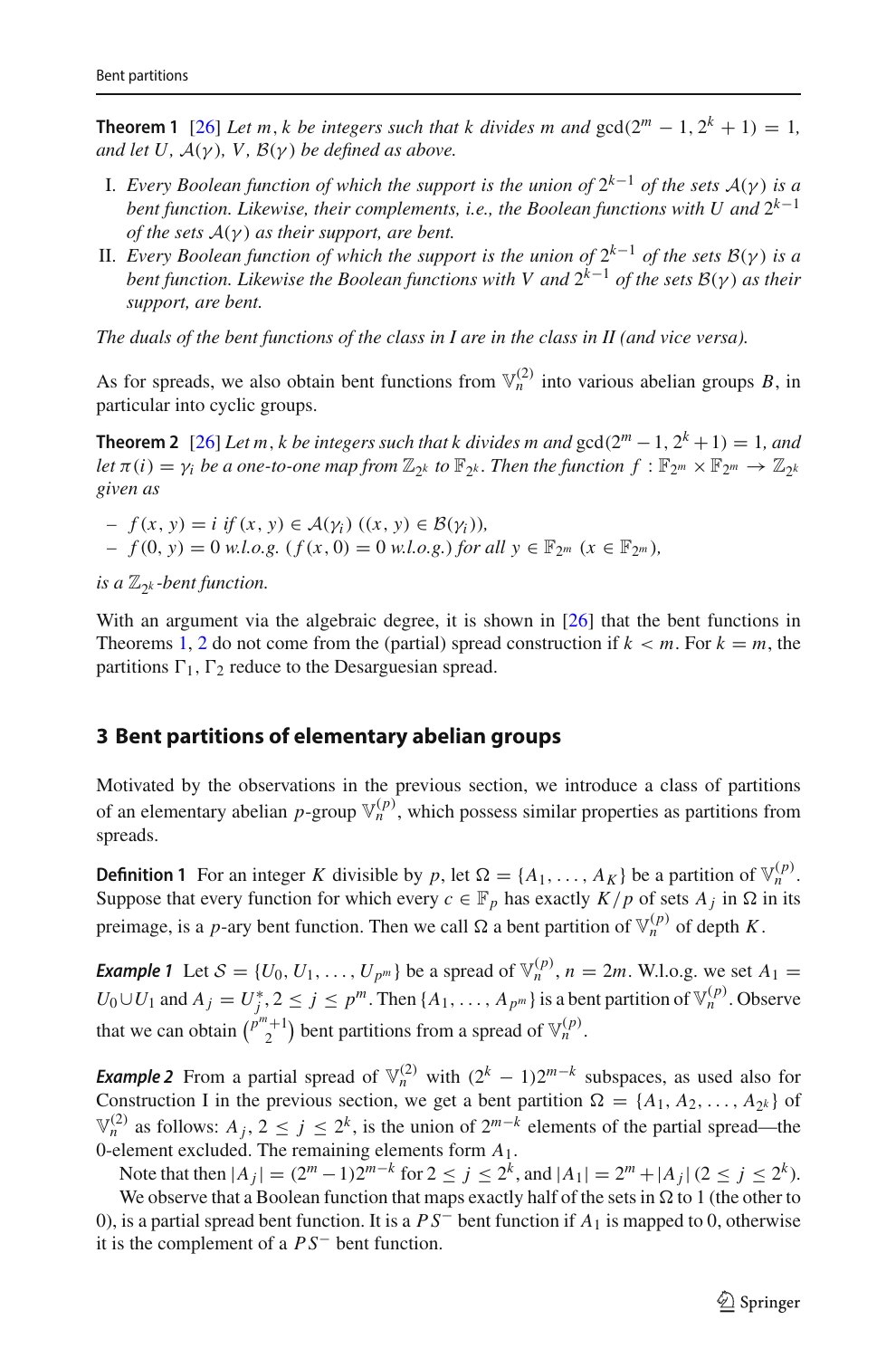*Example 3* From a partial spread of  $\mathbb{V}_n^{(2)}$  with  $(2^k - 1)2^{m-k} + 1$  elements, as used also for Construction II in the previous section, we get the following bent partitions  $\Omega$  =  ${A_1, A_2, \ldots, A_{2k}}$  of  $\mathbb{V}_n^{(2)}$ : *A*<sub>1</sub> is the union of  $2^{m-k} + 1$  elements of the partial spread, including 0,  $A_j$ ,  $3 \le j \le 2^k$  is the union of  $2^{m-k}$  of them, the remaining elements of  $\mathbb{V}_n^{(2)}$ form  $A_2$ .

The cardinalities of the sets  $A_j$  are as in Example [2.](#page-6-2)

As easily observed, again a Boolean function  $f$  that maps exactly half of the sets in  $\Omega$  to 1, is a partial spread bent function. If both (none of),  $A_1$  and  $A_2$  are mapped to 0, then f is a *P S*<sup>−</sup> bent function (the complement of a *P S*<sup>−</sup> bent function), if *A*<sub>1</sub> is mapped to 1 and *A*<sub>2</sub> to 0 ( $A_1$  is mapped to 0 and  $A_2$  to 1), then f is a  $PS^+$  bent function (the complement of a *P S*+ bent function).

<span id="page-7-2"></span>*Example 4* For a divisor *k* of *m* with gcd( $2^m - 1$ ,  $2^k + 1$ ) = 1, consider the partition  $\Gamma_1$  =  $\{U, \mathcal{A}(\gamma) \, ; \, \gamma \in \mathbb{F}_{2^k} \}$  of  $\mathbb{F}_{2^m} \times \mathbb{F}_{2^m}$  given as above. Let  $A_1 = U \cup \mathcal{A}(0)$ , w.l.o.g. (we may pick any other *A*(*γ*) for *A*(0) - 2<sup>*k*</sup> choices). Then  $\Omega = \{A_1, \mathcal{A}(\gamma) \colon \gamma \in \mathbb{F}_{2^k}^*\}$  is a bent partition of  $\mathbb{F}_{2^m} \times \mathbb{F}_{2^m}$ . Similarly we obtain bent partitions from  $\Gamma_2$ .

We recall that for  $k = m$  both partitions,  $\Gamma_1$  and  $\Gamma_2$ , reduce to the Desarguesian spread. When  $k < m$  the partitions do not come from any (partial) spread at all. For integers  $m$  with several divisors, several constructions of bent partitions of  $\mathbb{F}_{2^m} \times \mathbb{F}_{2^m}$  emerge.

<span id="page-7-0"></span>Our first objective is to determine the possible cardinalities of the sets in a bent partition. We therefore recall a result of Nyberg that gives the value distribution of a bent function, see [\[29\]](#page-20-6).

**Lemma 1** *Let p be an odd prime and*  $f : \mathbb{V}_n^{(p)} \mapsto \mathbb{F}_p$  *a bent function. For*  $\ell \in \mathbb{F}_p$ *, we set*  $b_{\ell} = |f^{-1}(\ell)|$ , where  $f^{-1}(\ell) = \{x \in \mathbb{V}_n^{(p)} : f(x) = \ell\}.$ 

- (i) If *n* is even, then there exists a unique  $c \in \mathbb{F}_p$  such that  $b_c = p^{n-1} \pm (p-1)p^{\frac{n}{2}-1}$  and  $b_\ell = p^{n-1} \mp p^{\frac{n}{2}-1}$  *for all*  $\ell \in \mathbb{F}_p \setminus \{c\}$ *. Moreover, if f is regular, then the upper signs have to be attained.*
- (ii) If *n* is odd, then  $b_0 = p^{n-1}$  and  $b_\ell = p^{n-1} + {(\ell \choose p} p^{\frac{n-1}{2}}$  for all  $\ell \in \mathbb{F}_p \setminus \{0\}$  or  $b_\ell =$  $p^{n-1} - {(\ell \choose p)} p^{\frac{n-1}{2}}$  for all  $\ell \in \mathbb{F}_p \setminus \{0\}$ , where  $\binom{*}{*}$  is the Legendre symbol.

<span id="page-7-1"></span>**Theorem 3** *Let*  $\Omega = \{A_1, \ldots, A_K\}$  *be a bent partition of*  $\mathbb{V}_n^{(p)}$ *. Then the following holds.* 

- (i) *n must be an even integer.*
- (ii) *Besides from one set, without loss of generality the set A*1*, all sets Aj have the same cardinality, namely*

$$
|A_j| = \frac{p^{n/2}(p^{n/2} \mp 1)}{K}, 2 \le j \le K, \text{ and}
$$

$$
|A_1| = \frac{p^{n/2}(p^{n/2} \mp 1)}{K} \pm p^{n/2}.
$$

(iii) *If*  $p = 2$  *then*  $K \le 2(2^{n/2} \pm 1)$ *, and*  $|A_j| \ge 2^{n/2-1}$ *. For odd p we have*  $K \le 2p^{n/2} - p$ *, and*  $|A_j| \geq \frac{p^{n/2}+1}{2}$ .

*Proof* (i) Trivially, *n* must be even if  $p = 2$ . In the case of odd *p* and odd *n*, by Lemma [1\(](#page-7-0)ii), the cardinality  $b_\ell$  depends whether  $\ell$  is a quadratic residue modulo p or not. However, once we choose the sets of a preimage partition for a bent function as unions of the sets  $A_i$ ,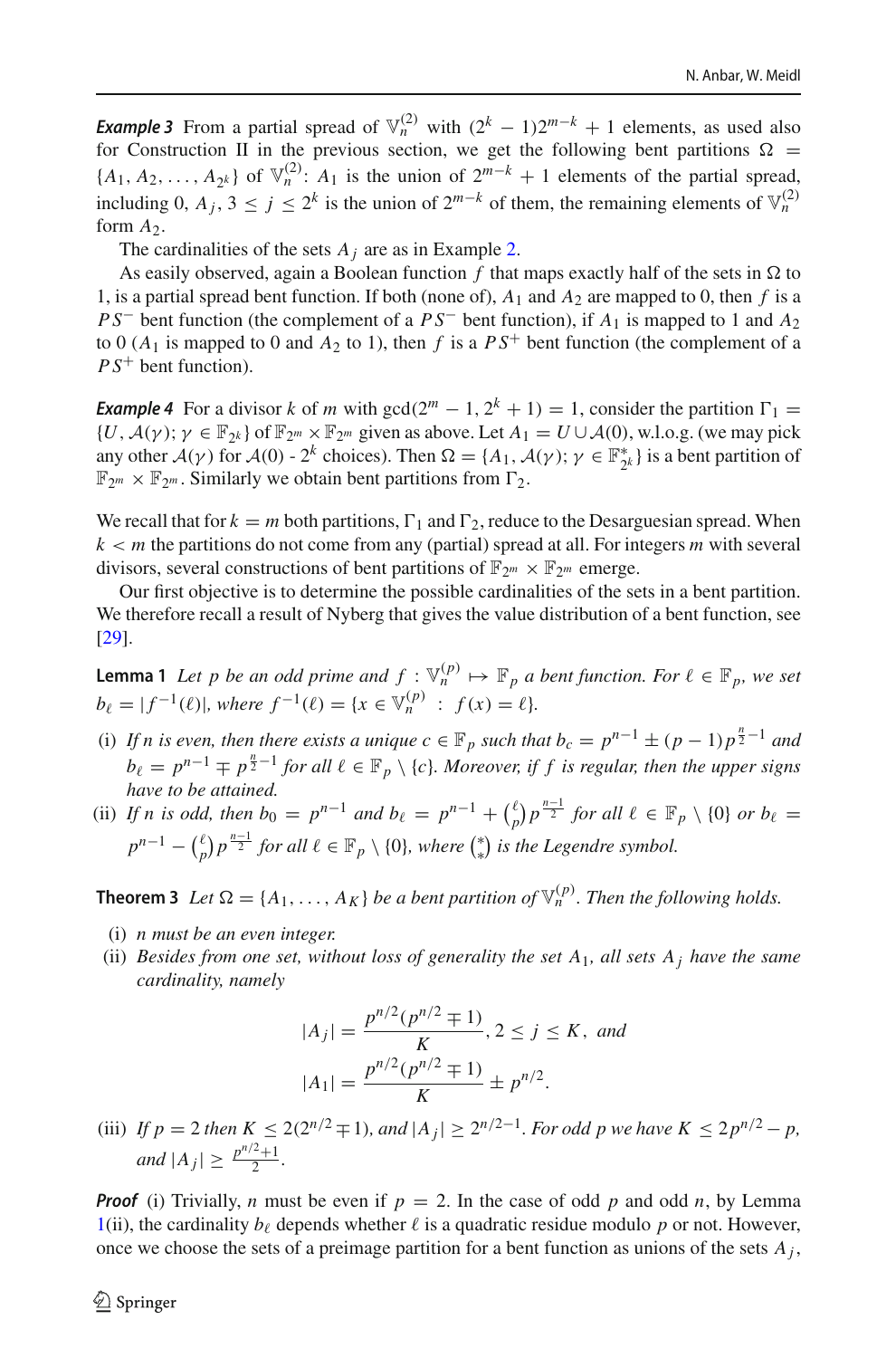by the definition of a bent partition, we may arbitrarily assign which set shall be mapped to which value. This contradicts the fact that for odd *n*, the cardinality of the preimage set of  $\ell$ depends on properties of  $\ell$ .

(ii) We use the fact that the preimage sets of a bent function in even dimension *n* attain exactly two different cardinalities,  $2^{n-1} \pm 2^{n/2-1}$  in the Boolean case, the two cardinalities for *p* odd are given in Lemma [1\(](#page-7-0)i). Consequently, any union of  $K/p$  sets of  $\{A_1, A_2, \ldots, A_K\}$ must have one of the two cardinalities (and both cardinalities appear). It is easily seen that this applies if and only if all sets  $A_j$  have the same cardinality, except from one, w.l.o.g.  $A_1$ .

First suppose that  $|A_1| > |A_j|$ ,  $2 \le j \le K$ . Then for  $p = 2$ , any union of half of the sets  $A_j$ , which does not in include  $A_1$ , has cardinality  $2^{n-1} - 2^{n/2-1}$ . Consequently,  $|A_j|$  =  $(2^n – 2^{n/2})/K$ , 2 ≤ *j* ≤ *K*. A union of *K*/2 of the sets  $|A_j|$  which includes  $A_1$  has cardinality  $2^{n-1} + 2^{n/2-1}$ . Therefore  $|A_1| = |A_i| + 2^{n/2}$  (*j*  $\neq$  1).

If on the other hand  $|A_1| < |A_j|$ ,  $2 \le j \le K$ , then with the same argument we see that  $|A_j| = (2^n + 2^{n/2})/K$ ,  $2 \le j \le K$ , and  $|A_1| = |A_j| - 2^{n/2}$  ( $j \ne 1$ ).

Similarly for odd *p*, the union of  $K/p$  sets  $A_j$  has cardinality  $p^{n-1} \mp p^{n/2-1}$  if it does not include  $A_1$ , and cardinality  $p^{n-1} \pm (p-1)p^{n/2-1}$  if it does include  $A_1$ . With the same arguments as for  $p = 2$ , we infer the claimed cardinalities for  $A_1$  and  $A_j$ ,  $2 \le j \le K$ .

(iii) We recall that the distance between two bent functions  $f, g: \mathbb{V}_n^{(p)} \to \mathbb{F}_p$  is at least  $p^{n/2}$ , see [\[17\]](#page-19-13), Proposition 1 in [\[18\]](#page-19-14), and [\[31\]](#page-20-7) for odd *p* (and even *n*). Exchanging two sets  $A_{i_1}$  and  $A_{i_2}$  in the preimages of  $c_1$  and  $c_2$  we get two bent functions  $f$ ,  $g$  with distance *d*(*f*, *g*) = 2|*A<sub>j</sub>*| =  $2 \frac{p^{n/2}(p^{n/2} \mp 1)}{K}$  ≥  $p^{n/2}$ , and  $K ≤ 2(p^{n/2} \mp 1)$ ,  $|A_j| ≥ p^{n/2}/2$  follows. The value for  $|A_j|$  for odd *p* is imposed by  $|A_j|$  being an integer. Since *p* must divide *K*, the values for *K* follow. the values for *K* follow.

<span id="page-8-0"></span>*Remark 2* For all our examples of bent partitions we have  $|A_1| > |A_j|$ ,  $2 \le j \le K$ , and *K* is always a power of *p*. Note that *K* must divide  $p^{n/2}(p^{n/2} \pm 1)$ . The question of the existence of bent partitions with other values of *K*, or of the bent partitions for which one of the sets in the partition is smaller than the other sets is open.

<span id="page-8-1"></span>*Remark 3* For a bent partition obtained from a complete spread, we have  $K = p^{n/2}$  and  $|A_j| = p^{n/2} - 1$ ,  $2 \le j \le K$ . One may expect that in fact this is the largest possible value for *K*, respectively the smallest possible value for  $|A_j|$ .

In the light of Theorem  $3$ , from now on we suppose that  $n$  is even.

Observe that for the partitions  $\Gamma_1$  and  $\Gamma_2$ , the subgroups *U* and *V* play a special role, see Eq. [\(6\)](#page-13-0). In a corresponding bent partition described as in Example [4,](#page-7-2) together with an arbitrary  $A_j$  (respectively  $B_j$ ), they form the set  $A_1$  with the larger cardinality. In this way, several bent partitions (precisely  $p^k$ ) can be obtained from  $\Gamma_1$  respectively  $\Gamma_2$  (note that with a spread one has even more freedom, as  $A_1$  is the union of two arbitrary subspaces). These observations motivate to refine the definition of a bent partition as follows.

**Definition 2** Let  $\Omega = \{U, A_1, \ldots, A_K\}$  be a partition of  $\mathbb{V}_n^{(p)}$ . Suppose that every function with the following properties is bent:

- I Every  $c \in \mathbb{F}_p$  has exactly  $K/p$  of the sets  $A_1, \ldots, A_K$  in its preimage set,
- II  $f(x) = c_0$  for all  $x \in U$  and some fixed  $c_0 \in \mathbb{F}_p$ .

Then we call  $\Omega$  a normal bent partition of  $\mathbb{V}_n^{(p)}$  of depth *K*.

*Remark 4* Recall that a bent function  $f: \mathbb{V}_n^{(p)} \to \mathbb{F}_p$  is called *normal* if there exists an *n*/2dimensional subspace *U* of  $\mathbb{V}_n^{(p)}$  on which *f* is constant, see [\[1](#page-19-15), [8](#page-19-16), [25](#page-19-17)]. By Theorem [4\(](#page-9-0)ii) below, every bent function obtained from a normal bent partition is a normal bent function.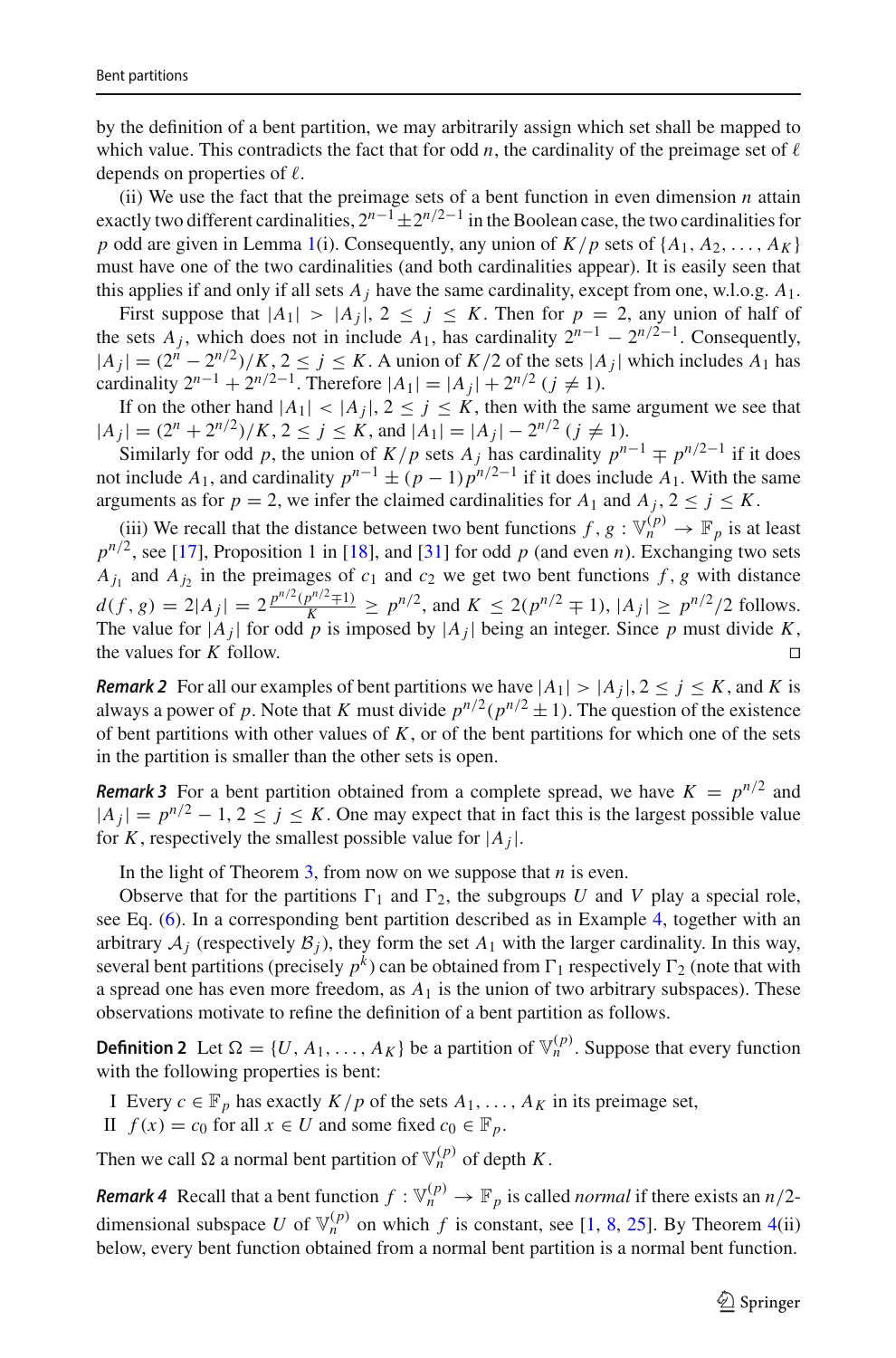Similar as Theorem [3](#page-7-1) for bent partitions, Theorem [4](#page-9-0) below presents the possible cardinalities for the sets in a normal bent partition.

**Theorem 4** *Let*  $\Omega = \{U, A_1, \ldots, A_K\}$  *be a normal bent partition of*  $\mathbb{V}_n^{(p)}$ *. Then p divides K , and*

- (i)  $|U| = p^{n/2}$  *and*  $|A_j| = \frac{p^{n/2}(p^{n/2}-1)}{K}$ ,  $1 \le j \le K$ ,
- (ii) *U* is an affine subspace of  $\mathbb{V}_n^{(p)}$ ,  $K \leq 2p^{n/2} p$ , and  $|A_j| \geq 2^{n/2-1}$  if  $p = 2$  and  $|A_j| \geq \frac{p^{n/2}+1}{2}$  *if p is odd.*

*Proof* (i) We can order the sets  $A_j$  so that we have

<span id="page-9-1"></span><span id="page-9-0"></span>
$$
|A_1| \le |A_2| \le \cdots \le |A_{K-1}| \le |A_K|.
$$

Suppose that the cardinalities of the sets  $A_j$  are not all the same, i.e., we have  $\sum_{j=0}^{K/2} |A_j|$  <  $\sum_{j=K/2+1}^{K} |A_j|$ .

We first consider the case that  $p = 2$ . Since any union of  $K/2$  of the sets  $A_j$ ,  $1 \le j \le K$ , forms the support of a bent function we have

$$
\sum_{j=0}^{K/2} |A_j| = 2^{n-1} - 2^{n/2 - 1} \quad \text{and} \quad \sum_{j=K/2+1}^{K} |A_j| = 2^{n-1} + 2^{n/2 - 1}.
$$
 (3)

By the definition of a normal bent partition, also  $U \cup \bigcup_{j=K/2+1}^{K} A_j$  is the support of a bent function *f*. However, by Eq. [\(3\)](#page-9-1), we then have  $|supp(f)| > 2^{n-1} + 2^{n/2-1}$ , which is a contradiction. Therefore,  $|A_i| = |A_j|$  for any  $i, j \in \{1, ..., K\}$ . Since  $\bigcup_{j=1}^{K/2} A_j$  and *U* ∪  $\bigcup_{j=1}^{K/2}$  *A<sub>j</sub>*, both form the support of bent functions, we conclude that  $|U| = 2^{n/2}$ , hence  $|A_j| = (2^n - 2^{n/2})/K$  for all  $j = 1, ..., K$ .

A similar argument applies for odd *p*. Let *f* be a *p*-ary bent function *f* obtained from a normal bent partition. By Lemma [1\(](#page-7-0)i),  $b_c = p^{n-1} \pm (p-1)p^{\frac{n}{2}-1}$  for a unique  $c \in \mathbb{F}_p$  and  $b_\ell = p^{n-1} \mp p^{\frac{n}{2}-1}$  for all  $\ell \in \mathbb{F}_p \setminus \{c\}$ . By the definition of a normal bent partition, *U* must be mapped to *c*,  $b_c > b_\ell$ , hence  $|U| = b_c - b_\ell = p^{\frac{n}{2}}$ . Furthermore, as any union of  $K/p$ sets *A<sub>i</sub>* can be the preimage of an element  $\ell$ , we must have  $|A_1| = |A_2| = \cdots = |A_k|$ , and the claim for the cardinalities follows.

(ii) The bounds on *K* and  $A_j$  are given in Theorem [3\(](#page-7-1)iii). By the definition of a normal bent partition  $\Omega$  we can obtain bent functions  $f$ ,  $g$  which only differ on the set  $U$  of cardinality  $p^{n/2}$ . Then *f* and *g* have the minimal possible distance between bent functions, and *U* must be an affine subspace of  $\mathbb{V}_n^{(p)}$ , see [\[17](#page-19-13)], Proposition 1 in [\[18\]](#page-19-14), and [\[31](#page-20-7)] for odd *p*.

All bent functions obtained from a (partial) spread of  $\mathbb{V}_n^{(p)}$  are regular bent functions, see [\[21\]](#page-19-4). The following corollary of Theorem [4](#page-9-0) indicates that this is the situation for any normal bent partition.

**Corollary 1** All bent functions constructed from a normal bent partition of  $\mathbb{V}_n^{(p)}$  are regular *or non-weakly regular.*

<span id="page-9-2"></span>*Proof* Boolean bent functions are always regular, hence we have to consider the case of *p* odd. From the cardinalities given in Theorem [4,](#page-9-0) we see that for a bent function *f* obtained from a normal bent partition we have  $W_f(0) = \sum_{\ell \in \mathbb{F}_p} |f^{-1}(\ell)| \epsilon_p^{\ell} = p^{n/2} \epsilon_p^c$  if *U* is mapped to *c*. Hence if *f* is weakly regular then it is regular.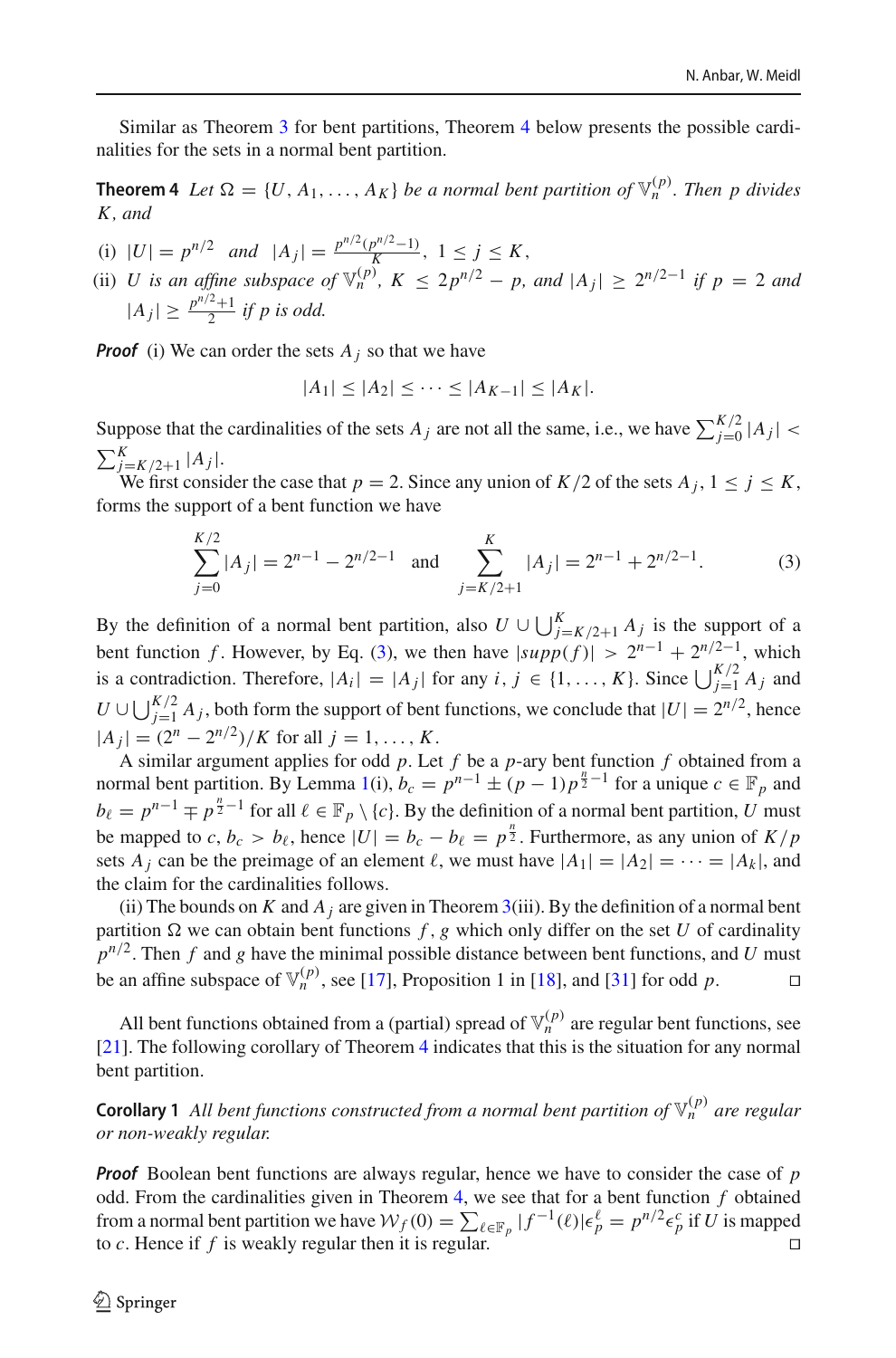**Corollary 2** *Let*  $\Omega = \{A_1, A_2, \ldots, A_K\}$  *be a bent partition of*  $\mathbb{V}_n^{(p)}$  *and suppose that*  $|A_1|$  =  $p^{n/2} + |A_i|$ ,  $2 \leq j \leq K$ . Then  $\Omega$  can be transformed into a normal bent partition  $\Omega' =$  $\{U, A'_1, A_2, \ldots, A_K\}$  *if and only if*  $A_1$  *contains an n*/2*-dimensional subspace* U.

*Proof* Clearly, if  $A_1$  does not contain an  $n/2$ -dimensional subspace U, then we cannot obtain such a normal bent partition  $\Omega'$ . Suppose now that *U* is an *n*/2-dimensional subspace of  $A_1$ and consider the partition  $\Omega'$  (with  $A'_1 = A_1 \setminus U$ ). Observe that every potential bent function *f* obtained from  $\Omega'$  is either a bent function obtained from  $\Omega$  (if *f* takes on the same value on *U* and on  $A'_1$ ), or a function that differs from a bent function obtained from  $\Omega$  solely on the subspace *U* by a constant. Hence, by Proposition 1 in [\[18](#page-19-14)] for  $p = 2$ , and the analog result for odd *p* in [\[31\]](#page-20-7), the function *f* is bent as well. Therefore  $\Omega'$  is a normal bent partition.  $\Box$ 

The Examples [1,](#page-6-3) [3,](#page-6-4) [4](#page-7-2) of bent partitions obviously give rise to normal bent partitions. This may be different for Example [2,](#page-6-2) as the following immediate consequence of Corollary [2](#page-9-2) points out.

**Corollary 3** *The bent partition of*  $\mathbb{V}_n^{(2)}$  $\mathbb{V}_n^{(2)}$  $\mathbb{V}_n^{(2)}$  *given in Example* 2 *cannot be altered to a normal bent partition if and only if the corresponding partial spread with* (2*<sup>k</sup>* <sup>−</sup> <sup>1</sup>)2*m*−*<sup>k</sup> subspaces is not included in a larger partial spread.*

We remark that it is difficult to construct a partial spread of a given size, which is not extendable to a larger partial spread, see for instance [\[16](#page-19-18)]. A potential construction of a partial spread from linear recurring sequences is in the recent article [\[10](#page-19-19)]. So far we do not know an example of a bent partition, which cannot be transformed into a normal bent partition, besides from the trivial example of the partition of  $\mathbb{V}_n^{(2)}$  into two sets, the support of a Boolean bent function *f* , and its complement. This partition cannot be transformed into a (trivial) normal bent partition if and only if *f* is not normal.

### <span id="page-10-0"></span>**4 Bent partitions, vectorial bent functions and** Z*pk* **-bent functions**

As pointed out in the preliminaries, with spreads and partial spreads one can generate bent functions from the elementary abelian group to abelian groups *B* (of some prime power cardinality). For the proof for partial spreads we refer to the preliminaries in [\[26](#page-19-6)]. In particular, bent functions mapping into cyclic groups  $\mathbb{Z}_{p^k}$  can be obtained. The main objective in [\[26\]](#page-19-6) has been to show the existence of bent functions into the cyclic group  $\mathbb{Z}_{2^k}$ , which do not come from the spread construction. From the construction found in [\[26\]](#page-19-6), the partition of  $\mathbb{F}_{2^m} \times \mathbb{F}_{2^m}$ in Example [4](#page-7-2) emerged. In this section we point out that this is a general property for (normal) bent partitions. More precisely, as a main result, we will show that bent partitions of  $\mathbb{V}_n^{(p)}$  of depth  $p^k$  yield bent functions from  $\mathbb{V}_n^{(p)}$  to the cyclic group  $\mathbb{Z}_{p^k}$ .

We first show that vectorial bent functions arise from (normal) bent partitions. As all our concrete examples are potentially normal bent partitions, we state the result in terms of normal bent partitions. The argument applies in the same way also to bent partitions which are not normal.

**Theorem 5** *Let*  $\Omega = \{U, A_1, \ldots, A_K\}$  *be a normal bent partition of*  $\mathbb{V}_n^{(p)}$ *, and suppose that*  $K = p^k$ . Then every function  $F : \mathbb{V}_n^{(p)} \to \mathbb{V}_k^{(p)}$  such that every element  $c \in \mathbb{V}_k^{(p)}$  has the *elements of exactly one of the sets*  $A_j$ ,  $1 \leq j \leq K$ , *in its preimage, and U is mapped to some element c*0*, is a vectorial bent function.*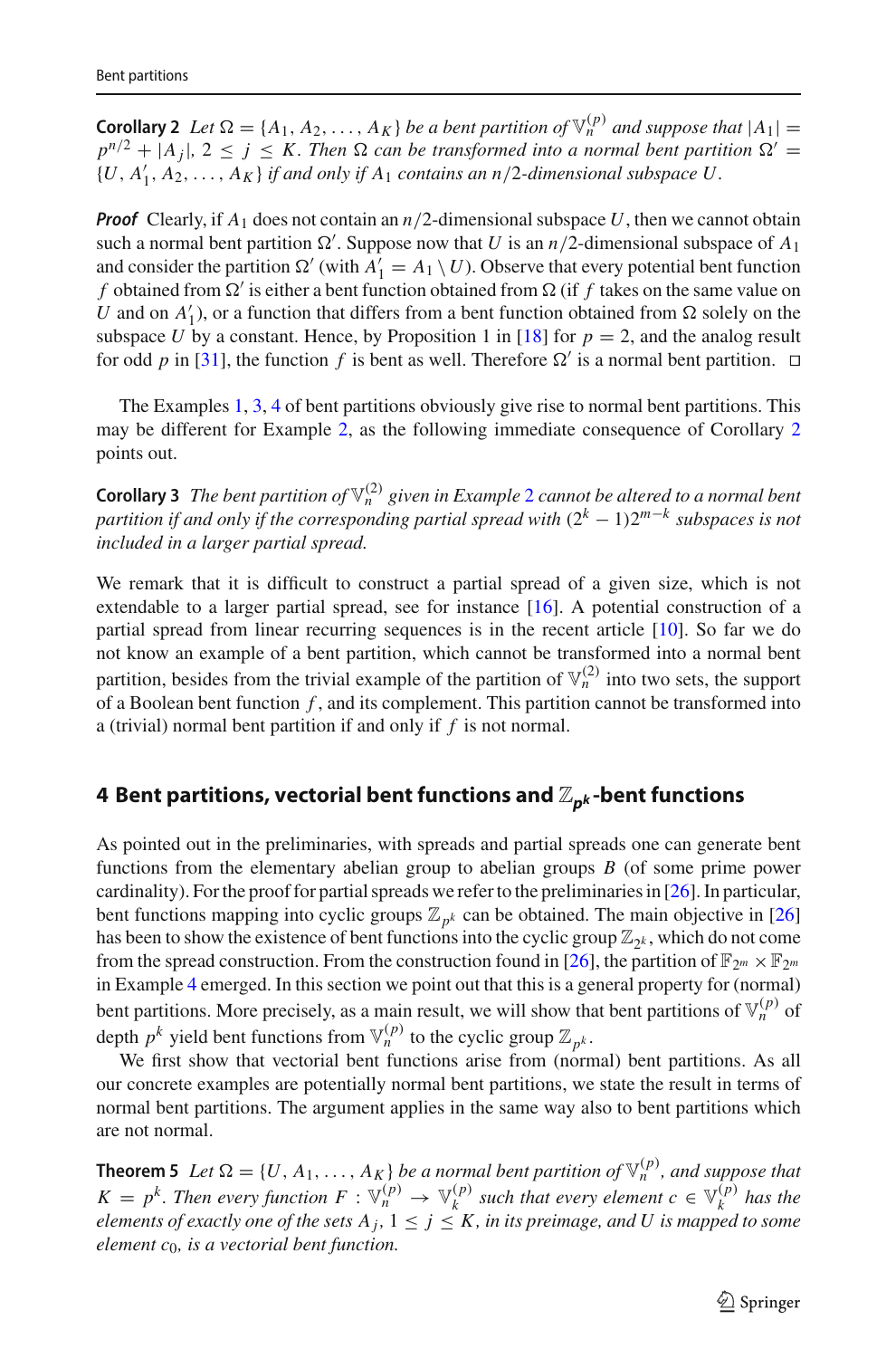*Proof* It suffices to show that for every nonzero  $v \in V_k^{(p)}$  the component function  $F_v(x) =$  $\langle v, F(x) \rangle_k$  is a *p*-ary (Boolean) bent function. For  $x \in A_j$  we have  $F_v(x) = \langle v, c_j \rangle_k$  if *F* maps  $A_j$  to  $c_j$ . Since the inner product  $\langle, \rangle_k$  on  $\mathbb{V}_k^{(p)}$  is balanced, every element of  $\mathbb{F}_p$  has exactly  $p^{k-1}$  of the sets  $A_j$ ,  $1 \le j \le K$ , in its preimage. As  $F_v$  is also constant on *U*, by the definition of a bent partition.  $F_v$  is bent. definition of a bent partition,  $F_v$  is bent.

*Remark 5* Given a (normal) bent partition of depth  $K = p^k H$  for some  $H > 1$  not divisible by  $p$  (if exists), one of course can form many bent partitions of depth  $p^k$  by forming unions.

To show that a bent function from  $\mathbb{V}_n^{(p)}$  into the cyclic group  $\mathbb{Z}_{p^k}$  can be obtained from a bent partition with  $K = p^k$ , we recall that a function  $f: \mathbb{V}_n^{(p)} \to \mathbb{Z}_{p^k}$  can be uniquely written as

<span id="page-11-0"></span>
$$
f(x) = a_0(x) + a_1(x)p + \dots + a_{k-1}(x)p^{k-1}
$$
 (4)

<span id="page-11-1"></span>for some *p*-ary functions  $a_i$ ,  $0 \le i \le k - 1$ . The following lemma will be our essential tool.

- **Lemma 2** (i)  $f : \mathbb{V}_n^{(p)} \to \mathbb{Z}_{p^k}$  *is bent if and only if*  $p^t f$  *is generalized bent for every t,*  $0 \le t \le k - 1$ , see e.g. [\[12\]](#page-19-11).
- (ii) [\[28\]](#page-20-5)  $f: \mathbb{V}_n^{(p)} \to \mathbb{Z}_{p^k}$  given as in [\(4\)](#page-11-0) is generalized bent if and only if every p-ary function *of the form*  $a_{k-1}(x) \oplus C(x)$  *is bent, where C is a p-ary function which is constant on the sets of the partition*  $P_f = \{A(d) : 0 \le d \le p^{k-1} - 1\}$  *with*

<span id="page-11-2"></span>
$$
A(d) = \left\{ x \in \mathbb{V}_n^{(p)} : \sum_{i=0}^{k-2} a_i(x) p^i = d \right\}.
$$
 (5)

<span id="page-11-3"></span>Let  $\Omega = \{U, A_0, \ldots, A_{n^k-1}\}\$  be a normal bent partition of  $\mathbb{V}_n^{(p)}$ . By adding a constant to  $f(x)$  and reordering the partition, we can without loss of generality suppose that  $f(x) = j$ if *x* ∈ *A<sub>j</sub>* and  $f(x) = 0$  if  $x \in U$ . With this convention we first show that *f* is a generalized bent function.

**Proposition 1** *Let*  $\Omega = \{U, A_0, \ldots, A_{n^k-1}\}$  *be a normal bent partition of*  $\mathbb{V}_n^{(p)}$ *. Then the function*  $f: \mathbb{V}_n^{(p)} \mapsto \mathbb{Z}_{p^k}$  *such that*  $f(x) = j$  *if*  $x \in A_j$  *and*  $f(x) = 0$  *if*  $x \in U$ *, is generalized bent.*

*Proof* We use Lemma [2](#page-11-1) (*ii*), and show that every function  $a_{k-1} \oplus C(x)$  is bent, if *C* is constant on every set *A*(*d*). More precisely we show that  $a_{k-1} \oplus C(x)$  is a bent function that can be obtained from the (normal) bent partition  $Ω$ . We therefore express the preimage sets of  $a_{k-1}$ and the sets *A*(*d*) in Eq. [\(5\)](#page-11-2) in terms of the sets in  $\Omega$ . For  $j \in \{0, ..., p^k - 1\}$ , we can write  $j = d + \ell p^{k-1}$  for some  $d \in \{0, ..., p^{k-1} - 1\}$  and  $\ell \in \{0, ..., p - 1\}$ . As easily observed,  $a_{k-1}(x) = \ell$  if and only if  $x \in A_j$  with  $j = d + \ell p^{k-1}$  for some  $d = 0, \ldots, p^{k-1} - 1$ . On the other hand, for  $d = 1, \ldots, p^{k-1} - 1$ , the sets  $A(d)$  are given by

$$
A(d) = \{A_{d+\ell p^{k-1}} : \ell = 0, ..., p-1\} \text{ and}
$$
  

$$
A(0) = \{U, A_{\ell p^{k-1}} : \ell = 0, ..., p-1\}.
$$

Suppose  $C(x) = c_d$  on  $A(d)$  for some  $c_d \in \mathbb{F}_p$ . We fix  $d \in \{0, ..., p^{k-1} - 1\}$ . Then every element of  $\mathbb{F}_p$  is attained as an image of  $a_{k-1}(x) \oplus C(x)$  on exactly one  $A_i$  lying in  $A(d)$ while  $\ell$  runs through {0, ..., *p* − 1}. Therefore, for each  $d \in \{0, ..., p^{k-1} - 1\}$  and  $b \in \mathbb{F}_p$ , there exists a unique  $A_j \in A(d)$  such that  $a_{k-1}(x) \oplus C(x) = b$  for all  $x \in A_j$ . Moreover, *a<sub>k−1</sub>*(*x*) ⊕ *C*(*x*) = *c*<sub>0</sub> for all *x* ∈ *U*. Hence, the preimage of *b* ∈  $\mathbb{F}_p \setminus \{c_0\}$  consists of the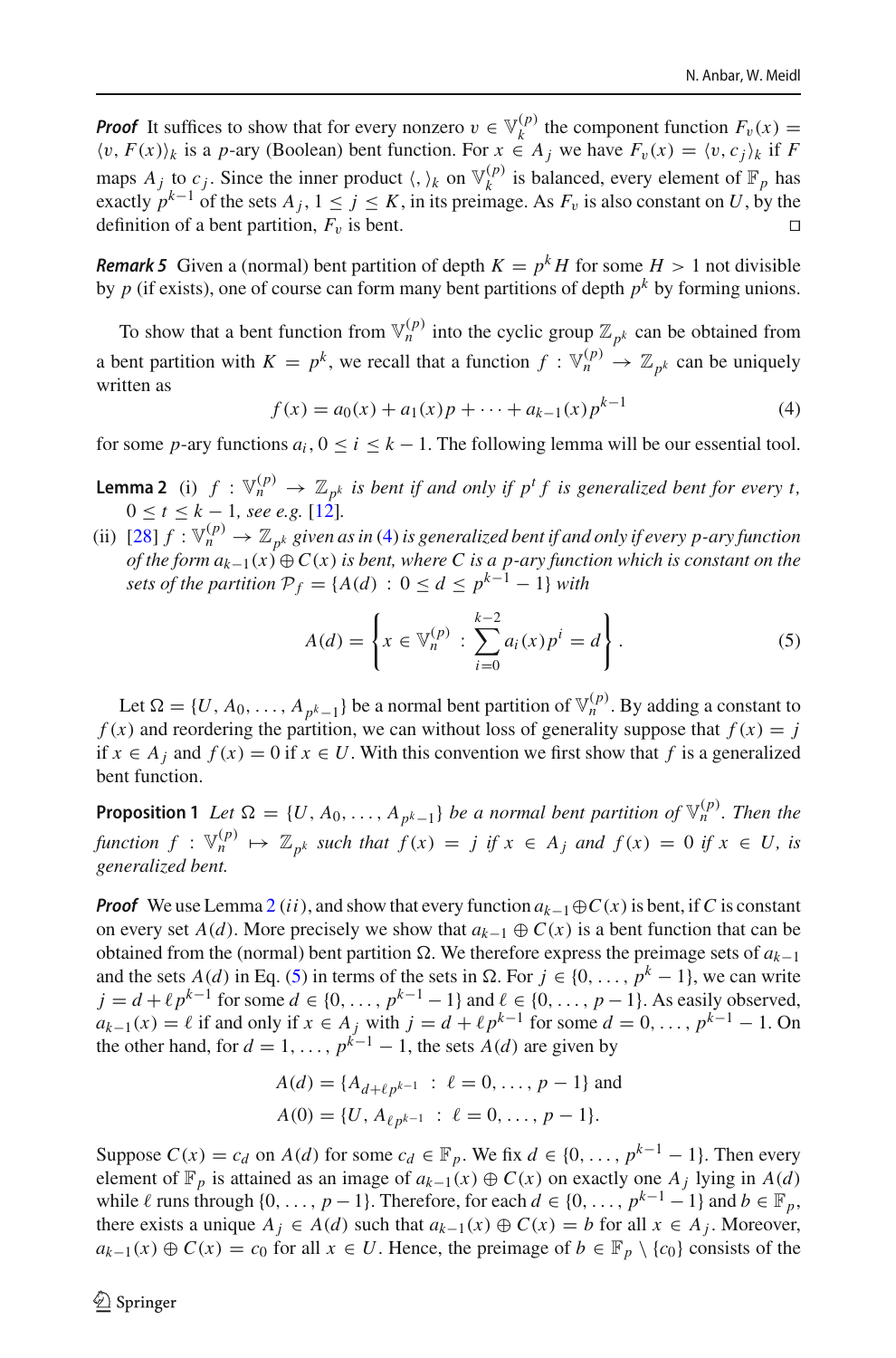union of  $p^{k-1}$  sets  $A_j$  in  $\Omega$ , and the preimage of  $c_0$  consists of the union of  $p^{k-1}$  sets  $A_j$  in  $Ω$  and *U*. Since  $Ω$  is a bent partition,  $a_{k-1}(x) ⊕ C(x)$  is a bent function.  $□$ 

<span id="page-12-1"></span>**Theorem 6** *Let*  $\Omega = \{U, A_0, \ldots, A_{p^k-1}\}$  *be a normal bent partition of*  $\mathbb{V}_n^{(p)}$ *, then the functions given by*  $f(x) = j$  *if*  $x \in A_j$  *and*  $f(x) = 0$  *(w.l.o.g.) if*  $x \in U$ *, is a bent function from*  $\mathbb{V}_n^{(p)}$  *to*  $\mathbb{Z}_{n^k}$ *.* 

*Proof* By Lemma [2](#page-11-1) (*i*), we have to show that  $p^t f(x)$  is generalized bent for any  $0 \le t \le k-1$ . By Proposition [1,](#page-11-3) this holds for  $t = 0$ . It remains to show the case that  $t \ge 1$ . The argument is similar. We first observe that

$$
\mathcal{H}_f(c, u) = \sum_{x \in \mathbb{V}_n^{(p)}} \epsilon_{p^k}^{cp^t f(x)} \epsilon_p^{\langle u, x \rangle_n} = \sum_{x \in \mathbb{V}_n^{(p)}} \epsilon_{p^{k-t}}^{c \tilde{f}(x)} \epsilon_{p}^{\langle u, x \rangle_n},
$$

where

$$
\tilde{f}(x) = a_0(x) + \dots + a_{k-t-1}(x) p^{k-t-1}.
$$

Hence, *f* is generalized bent as a function into  $\mathbb{Z}_{p^k}$  if and only if  $\tilde{f}$  is generalized bent as a function mapping into  $\mathbb{Z}_{p^{k-t}}$ . Consequently, it suffices to show that  $a_{k-t-1} \oplus C(x)$  is bent for every *p*-ary function which is constant on the sets

$$
A(d) = \left\{ x \in \mathbb{V}_n^{(p)} : \sum_{i=0}^{k-t-2} a_i(x) p^i = d \right\}, \quad d = 0, \dots, p^{k-t} - 1.
$$

Suppose that  $C(x) = c_d$  on  $A(d)$ . Writing  $j \in \{0, ..., p^k - 1\}$  as

$$
j = d + \ell p^{k-t-1} + s_t p^{k-t} + \dots + s_1 p^{k-1}
$$

for some  $d \in \{0, ..., p^{k-t-1} - 1\}$  and  $\ell, s_t, ..., s_1 \in \{0, ..., p - 1\}$ , we see that  $A_j$  is included in *A*(*d*), i.e.,  $C(x) = c_d$  on  $A_j$ , and  $a_{k-t-1}(x) = \ell$ . For a fixed *d* and  $s_t, \ldots, s_1$ running over  $\mathbb{F}_p$ , every element of  $\mathbb{F}_p$  is attained as the image of  $a_{k-t-1}(x) \oplus C(x)$  on exactly  $p^t$  sets  $A_j$  as  $\ell$  runs over  $\mathbb{F}_p$ . Moreover,  $a_{k-t-1}(x) \oplus C(x) = c_0$  on *U*. With the same argument as in Proposition [1,](#page-11-3)  $a_{k-t-1} ⊕ C(x)$  is a bent function obtained from the (normal) bent partition Ω.  $□$ bent partition  $\Omega$ .

*Remark 6* With MAGMA we confirmed that for some sporadic examples of bent functions from  $\mathbb{F}_{26} \times \mathbb{F}_{26}$ , into the (small) cyclic group  $\mathbb{Z}_8$ , obtained with Corollary 2 in [\[24\]](#page-19-20), the collection of the preimage sets do not form a bent partition. The converse of Theorem [6](#page-12-1) does hence not hold.

### <span id="page-12-0"></span>**5 Bent partitions for odd characteristic**

In characteristic 2, besides from the bent partitions obtained from (partial) spreads, we know the class of partitions  $\Gamma_1$ ,  $\Gamma_2$  in Example [4.](#page-7-2) The partitions  $\Gamma_1$ ,  $\Gamma_2$  have been found in [\[26](#page-19-6)] by using a property of Boolean bent functions that are connected with some  $\mathbb{Z}_{2k}$ -bent functions, see [\[12,](#page-19-11)Corollary 1]. This property does in general not hold for  $\mathbb{Z}_{p^k}$ -bent functions, hence per se, it is not clear that a generalization of  $\Gamma_1$ ,  $\Gamma_2$  for odd *p* exists. In this section we establish generalizations for odd primes *p*. The proof with character sums is naturally more elaborate than for the case  $p = 2$ .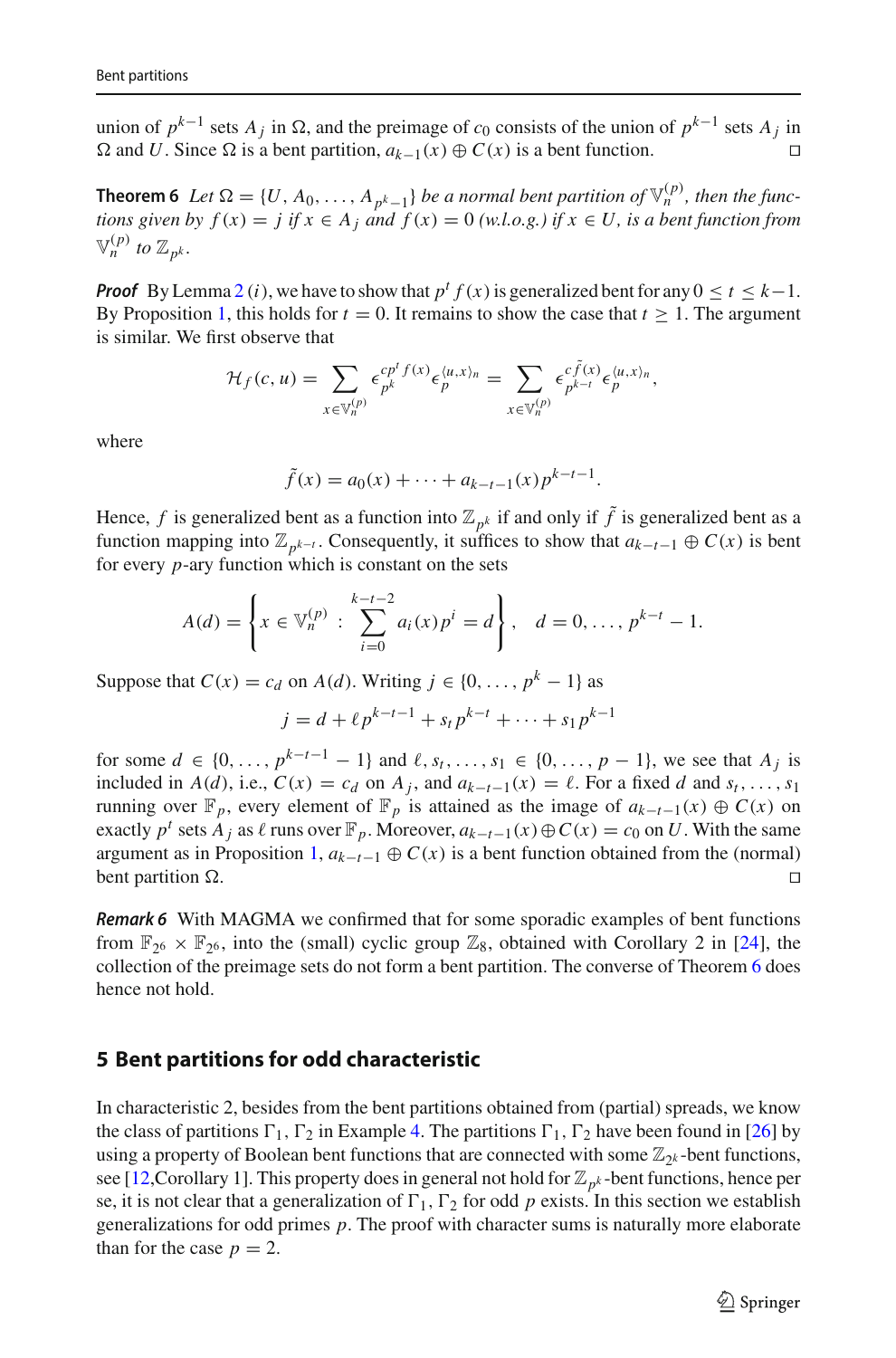Let *m*, *k* be integers such that *k* divides *m* and  $gcd(p^m - 1, p^k + p - 1) = 1$ . Set  $e = p^k + p - 1$ , and let *d* be an integer such that  $de \equiv 1 \text{ mod } p^m - 1$ . For an element  $s \in \mathbb{F}_{p^m}$  define

$$
U_s := \{ (x, sx^e) : x \in \mathbb{F}_{p^m} \}, \ U_s^* = U_s \setminus \{ (0, 0) \}, \text{ and } U = \{ (0, y) : y \in \mathbb{F}_{p^m} \}.
$$

Then *U*,  $U_s^*$ ,  $s \in \mathbb{F}_{p^m}$ , form a partition of  $\mathbb{F}_{p^m} \times \mathbb{F}_{p^m}$ . Similarly, for an element  $s \in \mathbb{F}_{p^m}$  we define

$$
V_s := \{ (x^d s, x) : x \in \mathbb{F}_{p^m} \}, V_s^* = V_s \setminus \{ (0, 0) \}, \text{ and } V = \{ (x, 0) : x \in \mathbb{F}_{p^m} \}.
$$

For an element  $\gamma$  of  $\mathbb{F}_{p^k}$ , let then

$$
\mathcal{A}(\gamma) = \bigcup_{\substack{s \in \mathbb{F}_{p^m} \\ \mathrm{Tr}_k^m(s) = \gamma}} U_s^* \quad \text{and} \quad \mathcal{B}(\gamma) = \bigcup_{\substack{s \in \mathbb{F}_{p^m} \\ \mathrm{Tr}_k^m(s) = \gamma}} V_s^*.
$$

With these definitions we obtain two partitions of  $\mathbb{F}_{p^m} \times \mathbb{F}_{p^m}$ ,

<span id="page-13-1"></span><span id="page-13-0"></span>
$$
\Gamma_1 = \{U, \mathcal{A}(\gamma); \gamma \in \mathbb{F}_{p^k}\}
$$
  
\n
$$
\Gamma_2 = \{V, \mathcal{B}(\gamma); \gamma \in \mathbb{F}_{p^k}\},
$$
\n(6)

into  $p^k + 1$  subsets, that have similar properties as spreads have. In fact, for  $k = m$ , both partitions reduce to the Desarguesian spread.

**Theorem 7** *Let m, k be integers such that k divides m and*  $gcd(p^m - 1, p^k + p - 1) = 1$ , *let*  $e = p^k + p - 1$  *and d such that de*  $\equiv 1 \mod p^m - 1$ *.* 

- I. Let f be a p-ary function from  $\mathbb{F}_{p^m} \times \mathbb{F}_{p^m}$  to  $\mathbb{F}_p$ , for which every  $c \in \mathbb{F}_p$  has the union *of exactly pk*−<sup>1</sup> *of the sets <sup>A</sup>*(γ ) *(respectively <sup>B</sup>*(γ )*) in its preimage set. Further suppose that f is constant c<sub>0</sub> on U (respectively V) for some c<sub>0</sub>*  $\in \mathbb{F}_p$ *. Then f is a regular p-ary bent function. Conversely, every p-ary bent function that is constant on the elements of*  $\Gamma_1$  (respectively  $\Gamma_2$ ) is of this form.
- II. Let  $F : \mathbb{F}_{p^m} \times \mathbb{F}_{p^m} \to \mathbb{Z}_{p^k}$  be such that every  $c \in \mathbb{Z}_{p^k}$  has exactly one of the sets *A*( $\gamma$ ) (*respectively B*( $\gamma$ )) *in its preimage set, and*  $F(x) = c_0$  *for all*  $x \in U$  (*respectively x* ∈ *V*), for some  $c_0$  ∈  $\mathbb{Z}_{p^k}$ . Then *F* is a  $\mathbb{Z}_{p^k}$ -bent function.

*Proof I* We will show that for any  $(\alpha, \beta) \in \mathbb{F}_{p^m} \times \mathbb{F}_{p^m} \setminus \{(0, 0)\}$  we have  $W_f(\alpha, \beta) = p^m \epsilon_p^c$ for some *c* depending on  $\alpha$  and  $\beta$ . We use the notation  $\gamma^{(c)}$  for elements  $\gamma$  for which  $\mathcal{A}(\gamma)$ lies in the preimage of *c* under *f* , i.e., we have

$$
f^{-1}(c) = \{ \mathcal{A}(\gamma_1^{(c)}), \dots, \mathcal{A}(\gamma_{p^{k-1}}^{(c)}) \}
$$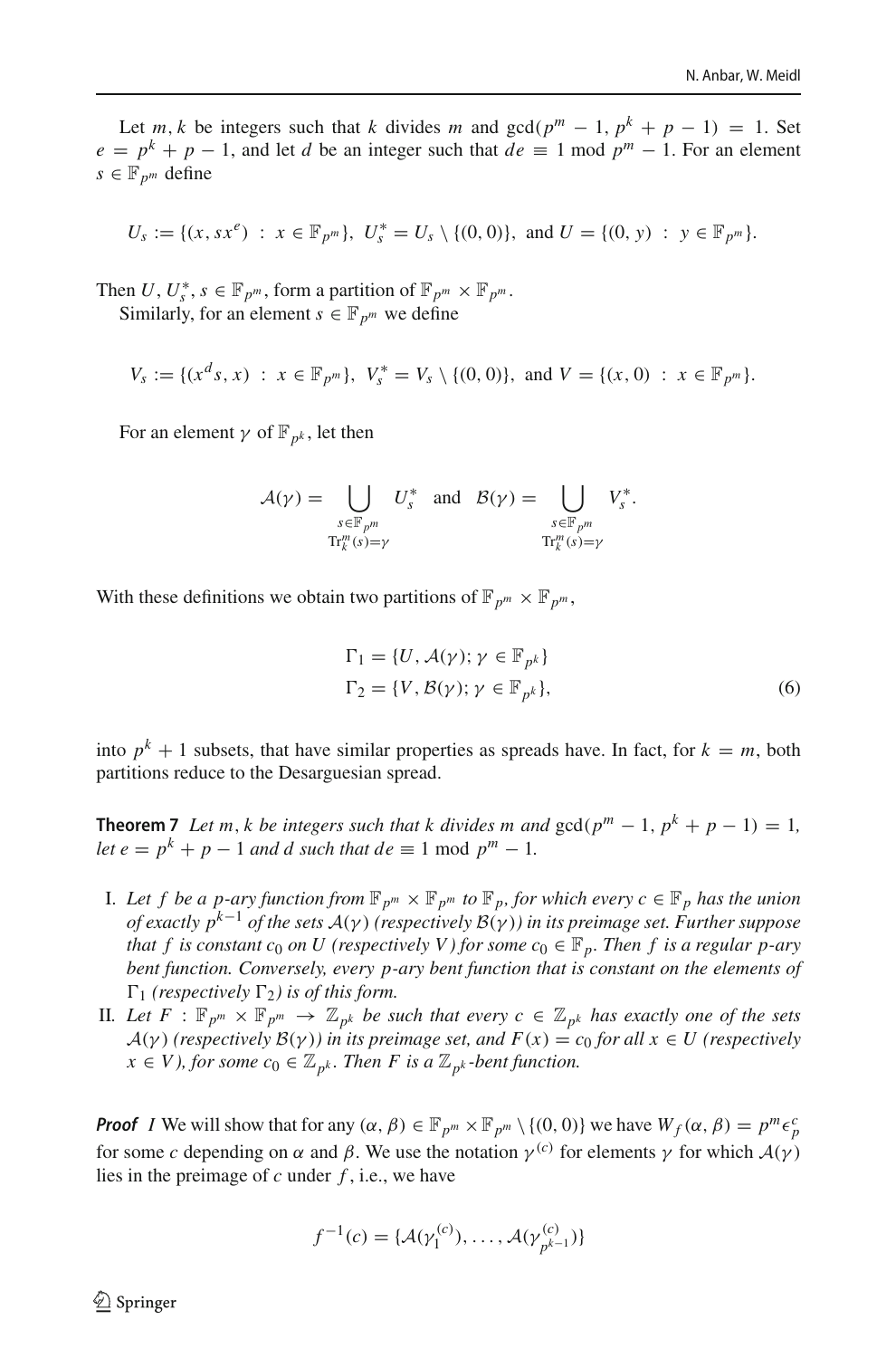for some  $\gamma_1^{(c)}, \ldots, \gamma_{p^{k-1}}^{(c)} \in \mathbb{F}_{p^k}$ . Then for  $(\alpha, \beta) \in \mathbb{F}_{p^m} \times \mathbb{F}_{p^m}$  we have the following equalities.

$$
W_f(\alpha, \beta) = \sum_{(x, y) \in \mathbb{F}_{p^m} \times \mathbb{F}_{p^m}} \epsilon_p^{f(x, y) \oplus \text{Tr}_m(\alpha x \oplus \beta y)} = \sum_{c \in \mathbb{F}_p} \sum_{(x, y) \in f^{-1}(c)} \epsilon_p^{c \oplus \text{Tr}_m(\alpha x \oplus \beta y)}
$$
  
\n
$$
= \sum_{c \in \mathbb{F}_p} \sum_{i=1,...,p^{k-1}} \sum_{(x, y) \in \mathcal{A}(Y_i^{(c)})} \epsilon_p^{c \oplus \text{Tr}_m(\alpha x \oplus \beta y)} + \sum_{(x, y) \in U} \epsilon_p^{c \oplus \text{Tr}_m(\alpha x \oplus \beta y)}
$$
  
\n
$$
= \sum_{c \in \mathbb{F}_p} \sum_{i=1,...,p^{k-1}} \sum_{s \in \mathbb{F}_{p^m}} \sum_{x \in \mathbb{F}_{p^m}} \epsilon_p^{c \oplus \text{Tr}_m(\alpha x \oplus \beta s x^c)} + \sum_{x \in \mathbb{F}_{p^m}} \epsilon_p^{c \oplus \text{Tr}_m(\beta x)}
$$
  
\n
$$
= \sum_{c \in \mathbb{F}_p} \sum_{i=1,...,p^{k-1}} \sum_{s \in \mathbb{F}_{p^m}} \sum_{s \in \mathbb{F}_{p^m}} \left( \sum_{x \in \mathbb{F}_{p^m}} \epsilon_p^{c \oplus \text{Tr}_m(\alpha x \oplus \beta s x^c)} - \epsilon_p^c \right)
$$
  
\n
$$
+ \sum_{x \in \mathbb{F}_{p^m}} \epsilon_p^{c_0 \oplus \text{Tr}_m(\beta x)}
$$
  
\n
$$
= -p^{k-1} p^{m-k} \sum_{c \in \mathbb{F}_p} \epsilon_p^c + \sum_{c \in \mathbb{F}_p} \epsilon_p^c \sum_{i=1,...,p^{k-1}} \sum_{s \in \mathbb{F}_{p^m}} \sum_{x \in \mathbb{F}_{p^m}} \epsilon_p^{\text{Tr}_m(\alpha x \oplus \beta s x^c)} + \sum_{x \in \mathbb{F}_{p^m}} \epsilon_p^{c_0 \oplus \text{Tr}_m(\beta x)} \left( 7 \right)
$$
  
\n
$$
+ \sum_{c \in \mathbb{F}_p
$$

Note that in the last equality we used the fact that  $\sum_{c \in \mathbb{F}_p} \epsilon_p^c = 0$ . Recall that

<span id="page-14-1"></span><span id="page-14-0"></span>
$$
\sum_{x \in \mathbb{F}_{p^m}} \epsilon_{p^m}^{\text{Tr}_m(\alpha x)} = \begin{cases} 0, & \text{if } \alpha \neq 0 \\ p^m, & \text{if } \alpha = 0. \end{cases}
$$
 (8)

Hence for the case  $\beta = 0$  (and hence  $\alpha \neq 0$ ) by Eqs. [\(7\)](#page-14-0) and [\(8\)](#page-14-1) we have  $W_f(\alpha, \beta) = p^m \epsilon_p^{c_0}$ .

Now we consider the case  $\beta \neq 0$ . Let  $s_i^{(c)} \in \mathbb{F}_{p^m}$  such that  $Tr_k^m(s_i^{(c)}) = \gamma_i^{(c)}$ . Set  $\mathcal{Z} := \{ y \in \mathbb{F}_{p^m} \mid \text{Tr}_k^m(y) = 0 \}.$  Then

$$
\{s \in \mathbb{F}_{p^m} \mid \text{Tr}_k^m(s) = \gamma_i^{(c)}\} = s_i^{(c)} \oplus \mathcal{Z}.
$$

Then by Eq.  $(8)$  we can write Eq.  $(7)$  as follows.

$$
W_f(\alpha, \beta) = \sum_{c \in \mathbb{F}_p} \sum_{i=1,\dots,p^{k-1}} \sum_{y \in \mathcal{Z}} \sum_{x \in \mathbb{F}_{p^m}} \epsilon_p^{c \oplus \text{Tr}_m(\alpha x \oplus \beta(s_i^{(c)} \oplus y) x^e)}
$$
  
= 
$$
\sum_{c \in \mathbb{F}_p} \epsilon_p^c \sum_{x \in \mathbb{F}_{p^m}} \epsilon_p^{\text{Tr}_m(\alpha x)} \sum_{i=1,\dots,p^{k-1}} \epsilon_p^{\text{Tr}_m(\beta s_i^{(c)} x^e)} \sum_{y \in \mathcal{Z}} \epsilon_p^{\text{Tr}_m(\beta x^e y)}.
$$
 (9)

Note that if  $\beta x^e \in \mathbb{F}_{p^k}$ , then  $\text{Tr}_m(\beta x^e y) = \text{Tr}_k(\beta x^e \text{Tr}_k^m(y)) = 0$  as  $y \in \mathcal{Z}$ . That is,  $\sum_{y \in \mathcal{Z}} \epsilon_p^{\text{Tr}_m(\beta x^e y)} = p^{m-k}$ . By Theorem 5.6 in [\[20\]](#page-19-21), we know that the number of characters

<span id="page-14-2"></span> $\hat{\mathfrak{D}}$  Springer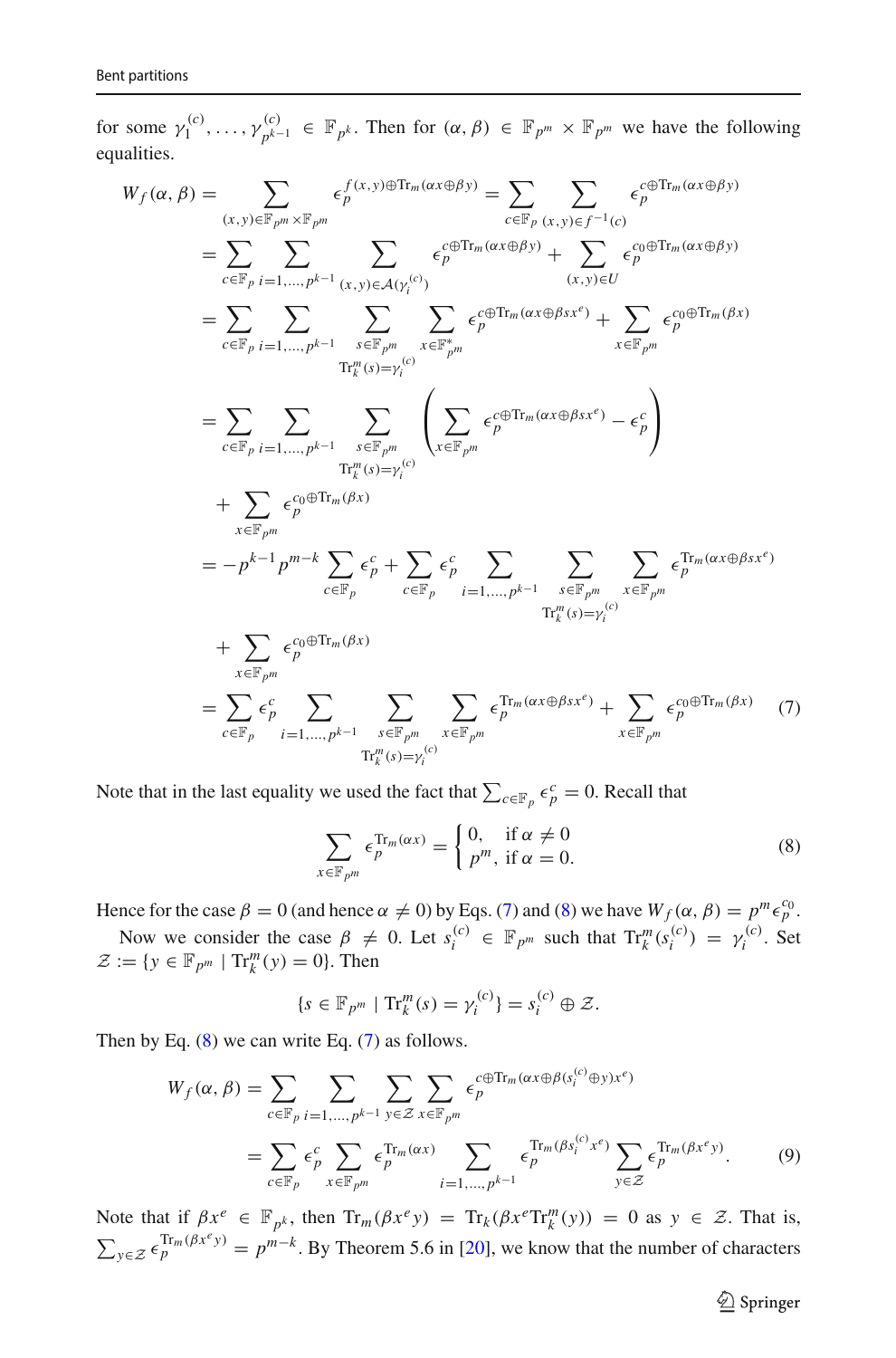of  $\mathbb{F}_{p^m}$  annihilating  $\mathcal{Z}$  is  $[\mathbb{F}_{p^m} : \mathcal{Z}] = p^k$  since  $|\mathcal{Z}| = p^{m-k}$ . That is,  $x \in \mathbb{F}_{p^m}$  such that  $\beta x^e \notin \mathbb{F}_{p^k}$  results in a non-trivial character. In particular, we have  $\sum_{y \in \mathcal{Z}} \epsilon_p^{\text{Tr}_m(\beta x^e y)} = 0$  if  $\beta x^e \notin \mathbb{F}_{p^k}$ . Therefore we can write Eq. [\(9\)](#page-14-2) as

<span id="page-15-0"></span>
$$
W_f(\alpha, \beta) = p^{m-k} \sum_{c \in \mathbb{F}_p} \epsilon_p^c \sum_{\substack{x \in \mathbb{F}_{p^m} \\ \beta x^e \in \mathbb{F}_{p^k}}} \epsilon_p^{\text{Tr}_m(\alpha x)} \sum_{i=1,\dots,p^{k-1}} \epsilon_p^{\text{Tr}_m(\beta x^e s_i^{(c)})}.
$$
 (10)

Set  $y = \beta x^e$ . Since  $de \equiv 1 \mod (p^m - 1)$  we have  $x = (\beta^{-1}y)^d$ . Set  $\tilde{\beta} = \text{Tr}_k^m(\alpha \beta^{-d})$ . Then by Eq. [\(10\)](#page-15-0) we obtain the following equalities.

$$
W_f(\alpha, \beta) = p^{m-k} \sum_{c \in \mathbb{F}_p} \epsilon_p^c \sum_{y \in \mathbb{F}_{p^k}} \epsilon_p^{\text{Tr}_m(\alpha \beta^{-d} y^d)} \sum_{i=1,\dots,p^{k-1}} \epsilon_p^{\text{Tr}_m(y s_i^{(c)})}
$$
  
\n
$$
= p^{m-k} \sum_{c \in \mathbb{F}_p} \epsilon_p^c \sum_{y \in \mathbb{F}_{p^k}} \epsilon_p^{\text{Tr}_k(\tilde{\beta} y^d)} \sum_{i=1,\dots,p^{k-1}} \epsilon_p^{\text{Tr}_k(y \gamma_i^{(c)})}
$$
  
\n
$$
= p^{m-k} \sum_{c \in \mathbb{F}_p} \epsilon_p^c \sum_{i=1,\dots,p^{k-1}} \sum_{y \in \mathbb{F}_{p^k}} \epsilon_p^{\text{Tr}_k(\tilde{\beta} y^d \oplus \gamma_i^{(c)} y)}.
$$
\n(11)

Note that  $e \equiv p \mod (p^k - 1)$  and  $de \equiv 1 \mod (p^k - 1)$ , i.e.,  $dp \equiv 1 \mod (p^k - 1)$ . Then we have

$$
\sum_{y \in \mathbb{F}_{p^k}} \epsilon_p^{\text{Tr}_k(\tilde{\beta}y^d \oplus \gamma_i^{(c)} y)} = \sum_{y \in \mathbb{F}_{p^k}} \epsilon_p^{\text{Tr}_k(\tilde{\beta}^p y^{dp} \oplus \gamma_i^{(c)} y)}
$$
\n
$$
= \sum_{y \in \mathbb{F}_{p^k}} \epsilon_p^{\text{Tr}_k((\tilde{\beta}^p \oplus \gamma_i^{(c)}) y)} = \begin{cases} p^k, & \text{if } \gamma_i^{(c)} = \ominus \tilde{\beta}^p \\ 0, & \text{otherwise.} \end{cases}
$$

Since there exists a unique  $\gamma_i^{(\tilde{c})} \in \mathbb{F}_{p^k}$  such that  $\gamma_i^{(\tilde{c})} = \bigoplus \tilde{\beta}^p$ , by Eq. [\(11\)](#page-15-1) we have  $W_f(\alpha, \beta) =$  $p^m \epsilon_p^{\tilde{c}}$ , which gives the desired conclusion.

The fact that every bent function which is constant on the elements of  $\Gamma_1$  (respectively  $\Gamma_2$ ) is of the form described as in the theorem, easily follows from the cardinalities of the sets *U* and *Aj* and Lemma [1.](#page-7-0)

*I I* follows from *I* together with Theorem [6.](#page-12-1)

<span id="page-15-1"></span>
$$
\Box
$$

We recall that the dual *f*<sup>∗</sup> of a regular bent function *f* is also bent. We have observed that for *f* given as in Theorem [7,](#page-13-1)  $W_f(\alpha, \beta) = p^m \epsilon^{c_0}$  if  $\beta = 0$ , i.e.,  $f^*$  is constant  $c_0$  on *V*. Also, for  $(\alpha, \beta) \in V_s^*$ , the value  $f^*(\alpha, \beta)$  is uniquely determined by  $\tilde{\beta} = \text{Tr}_k^m(\alpha \beta^{-d})$ . That is, *f* \*( $\alpha$ ,  $\beta$ ) = *c* if and only if  $\tilde{\beta}^p = \bigoplus \gamma_i^{(c)}$ . By definition of *V<sub>s</sub>*, we have  $\tilde{\beta} = \text{Tr}_k^m(s) = \gamma$ , and hence  $f^*$  is constant on  $B(\gamma)$ . This implies that  $f^*$  is a bent function obtained by  $\Gamma_2$ , which gives the following corollary.

**Corollary 4** *The duals of the bent functions of*  $\Gamma_1$  *are in*  $\Gamma_2$  *and vice versa.* 

In [\[26\]](#page-19-6) it is shown that for  $p = 2$ , the partitions  $\Gamma_1$ ,  $\Gamma_2$  do not come from any (partial) spread. One may suspect that this also holds for odd primes.

The argument in [\[26](#page-19-6)] uses the known results on the algebraic degree of Boolean partial spread bent functions, see [\[9](#page-19-2),p. 96]: Every Boolean  $PS^-$  bent function from  $\mathbb{V}_{2m}^{(2)}$  to  $\mathbb{F}_2$  attains the maximal possible algebraic degree *m*. Moreover, a Boolean *P S*+ bent function can have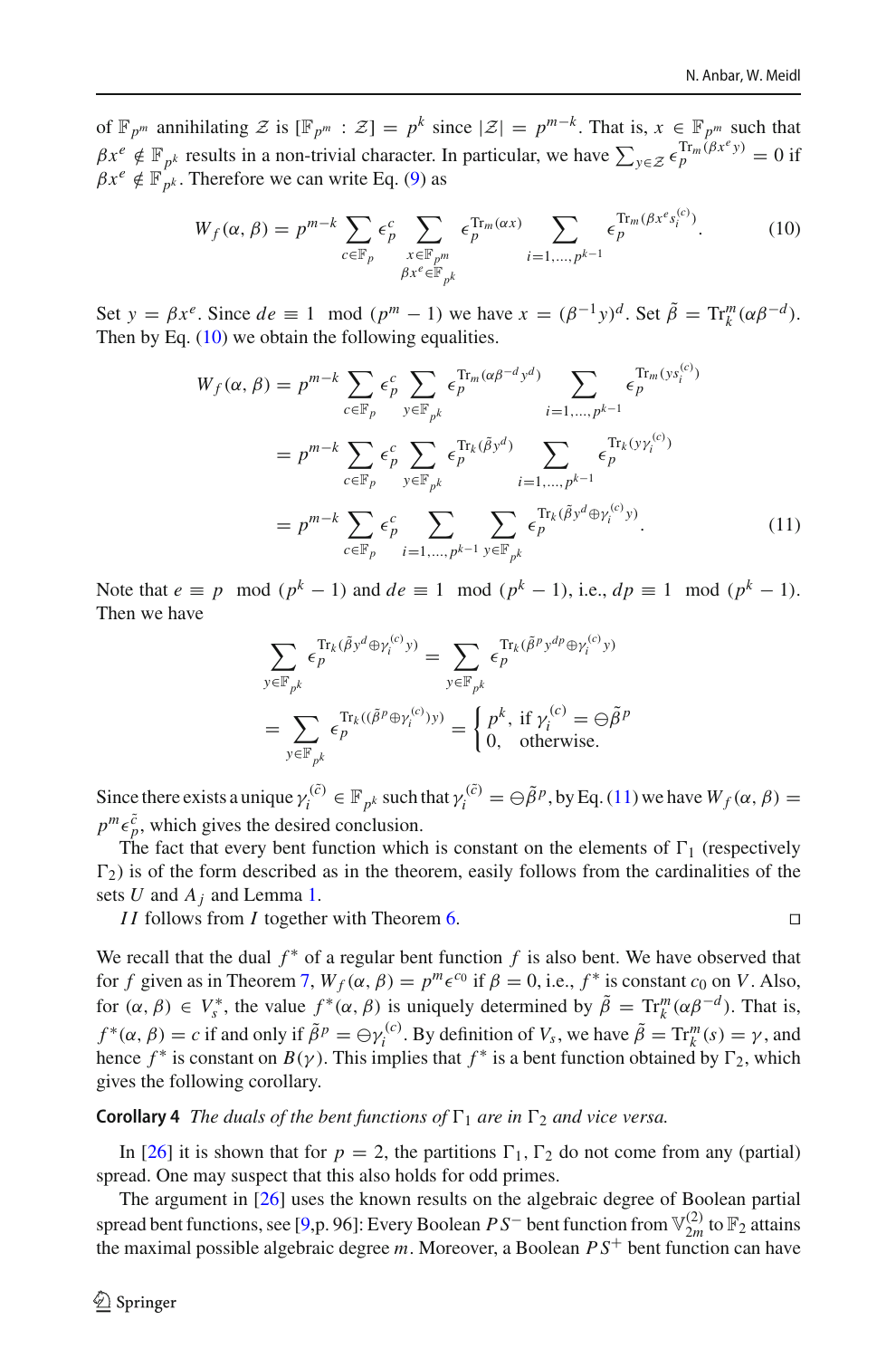algebraic degree smaller than *m*, only if the corresponding partial spread with  $2^{m-1} + 1$ subspaces cannot be extended to a larger partial spread. An example is the quadratic bent function, see [\[9,](#page-19-2)Theorem 6.3.12].

For an explicit argument for  $\Gamma_1$ ,  $\Gamma_2$  when p is odd, we first have to show a p-ary version for the algebraic degree result for partial spread bent functions. As it is shown in [\[13](#page-19-22)], a *p*-ary bent functions *f* from  $\mathbb{V}_n^{(p)}$  to  $\mathbb{F}_p$  can have algebraic degree at most *n*(*p* − 1)/2 if *f* is weakly regular, the algebraic degree of non-weakly regular bent functions is upper bounded by  $n(p - 1)/2 + 1$  (the only yet known examples attaining this bound are ternary bent functions in odd dimension  $n$ , see  $[3, 4]$  $[3, 4]$  $[3, 4]$  $[3, 4]$ ). The following theorem shows that differently from  $p = 2$ , all *p*-ary partial spread bent functions (without the exception) do attain the maximal possible algebraic degree.

<span id="page-16-1"></span>**Theorem 8** Let p be an odd prime,  $n = 2m$  an even integer, and let  $f : \mathbb{V}_n^{(p)} \to \mathbb{F}_p$  be a *partial spread bent function. Then f has algebraic degree* deg( $f$ ) =  $(p - 1)m$ .

*Proof* Without loss of generality we consider  $\mathbb{V}_n^{(p)} = \mathbb{F}_p^n$  and  $f(0, \ldots, 0) = 0$ . Let *U* be a subspace of the spread such that  $f(x_1,...,x_n) = c$  on  $U \setminus \{(0,...,0)\}$  for some nonzero  $c \in \mathbb{F}_p$ . Note that differently from the case of a  $PS^+$  bent function when  $p = 2$ , such a subspace always exists. By a coordinate transformation *A* of  $\mathbb{F}_p^n$ , we have

$$
A(U) = \{(\alpha_1, \ldots, \alpha_m, 0 \ldots, 0)\} = \mathbb{F}_p^m \times \{ (0, \ldots, 0) \} =: H
$$

Set  $g = f \circ A^{-1}$ . Then  $g(x_1, ..., x_n) = c$  on  $H \setminus \{(0, ..., 0)\}$ . Set

<span id="page-16-0"></span>
$$
\tilde{g}(x_1,\ldots,x_m):=g(x_1,\ldots,x_m,0,\ldots,0).
$$

Note that deg( $f$ ) = deg( $g$ ) ≥ deg( $\tilde{g}$ ). Hence, it is enough to observe that deg( $\tilde{g}$ ) = ( $p-1$ )*m*. By Lagrange interpolation, we can write

$$
\tilde{g}(x_1,\ldots,x_m)=\sum_{(\alpha_1,\ldots,\alpha_m)\in\mathbb{F}_p^m}\tilde{g}(\alpha_1,\ldots,\alpha_m)\prod_{i=0}^m\left(1-(x_i-\alpha_i)^{p-1}\right). \hspace{1cm} (12)
$$

Since  $\tilde{g}(0, ..., 0) = 0$  and  $\tilde{g}(x_1, ..., x_m) = c$  on  $H \setminus \{(0, ..., 0)\},$  Eq. [\(12\)](#page-16-0) becomes

$$
\tilde{g}(x_1, ..., x_m) = \sum_{(\alpha_1, ..., \alpha_m) \in \mathbb{F}_p^m \setminus \{(0, ..., 0)\}} \prod_{i=0}^m c \left(1 - (x_i - \alpha_i)^{p-1}\right)
$$

$$
= (p^m - 1)x_1^{p-1} \cdots x_m^{p-1} + h(x_1, ..., x_m)
$$

for some  $h \in \mathbb{F}_p[x_1,\ldots,x_m]$  of degree less than  $(p-1)m$ . Hence  $\tilde{g}$  has algebraic degree (*p* − 1)*m*. Therefore *f* has algebraic degree at least (*p* − 1)*m*. Since every partial spread bent function is a regular bent function, see [\[21\]](#page-19-4), *f* has algebraic degree at most  $(p-1)m$ , which shows the desired result.

**Remark 7** The proof of Theorem [8](#page-16-1) also applies for  $p = 2$ . Solely for a Boolean  $PS^+$  bent function the existence of a subspace with the required properties is only guaranteed if the partial spread of  $2^{n-1} + 1$  subspaces, which defines the function, is extendable to a larger partial spread.

<span id="page-16-2"></span>**Lemma 3** *Let m, k be integers such that k divides m and*  $gcd(p^m - 1, p^k + p - 1) = 1$  *and* set  $e = p^k + p - 1$ . Then  $f(x, y) : \mathbb{F}_{p^m} \times \mathbb{F}_{p^m} \to \mathbb{F}_p$  defined by  $f(x, y) = \text{Tr}_1^m(\alpha x^{-e}y)$ , *for a nonzero*  $\alpha \in \mathbb{F}_{p^k}$ , *is a bent function obtained from the normal bent partition*  $\Gamma_1 =$  $\{U, \mathcal{A}(\gamma)\,;\, \gamma \in \mathbb{F}_{p^k}\}\$  *defined by Eq.* [\(6\)](#page-13-0).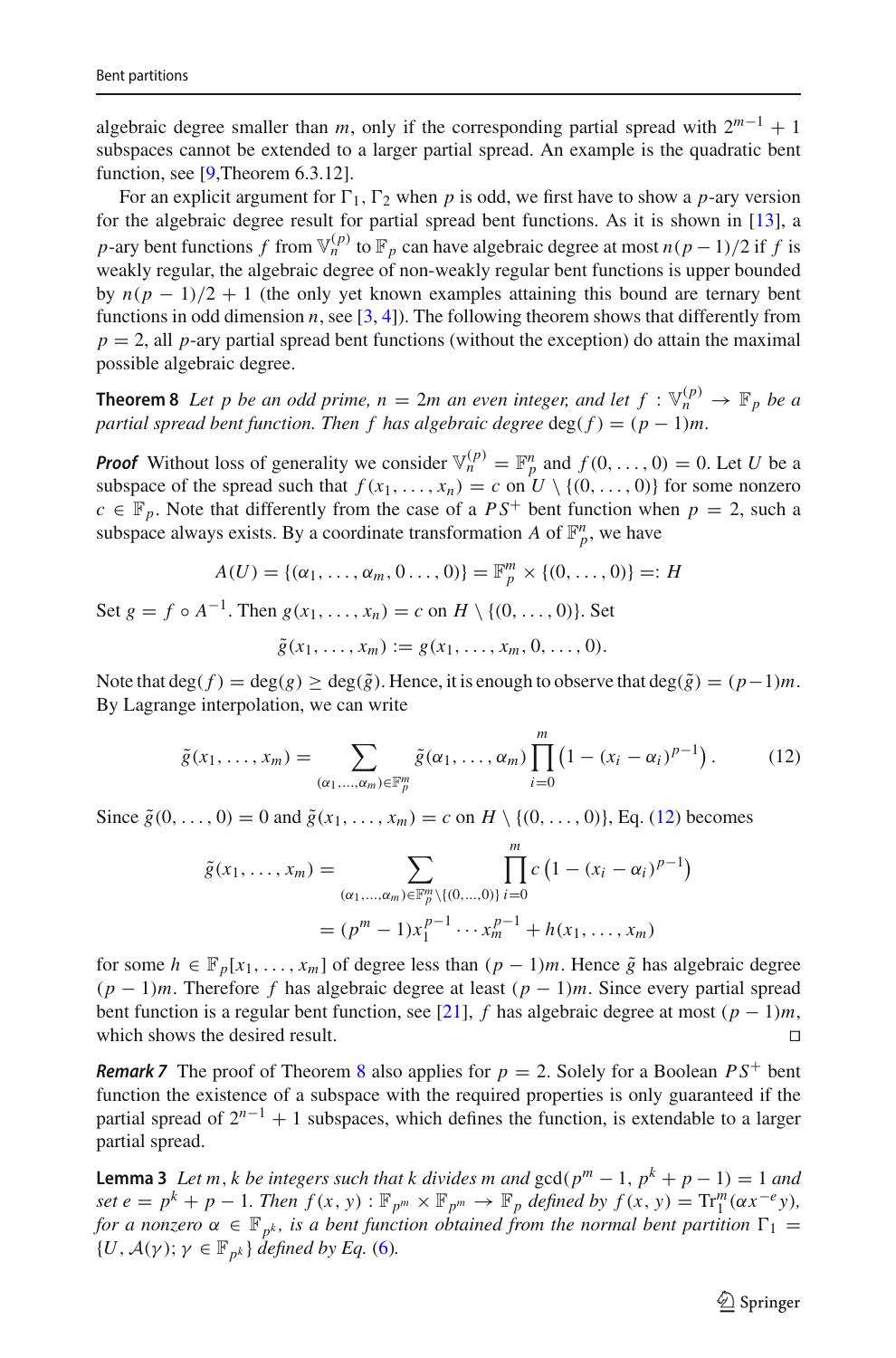*Proof* For any nonzero  $(x, y) \in U_s = \{(x, sx^e) : x \in \mathbb{F}_{p^m}\}\)$ , we have

$$
f(x, y) = \text{Tr}_1^m(\alpha x^{-e} y) = \text{Tr}_1^m(\alpha x^{-e} s x^e) = \text{Tr}_1^m(s \alpha) = \text{Tr}_1^k(\text{Tr}_k^m(s) \alpha) = \text{Tr}_1^k(\gamma \alpha),
$$

where  $U_s \in A(\gamma)$ . Also, for  $(x, y) \in U = \{(0, y) : y \in \mathbb{F}_{p^m}\}$ , we have  $f(x, y) = 0$ . Consequently, *f* is constant on each element of  $\Gamma_1$ . Since  $\alpha \neq 0$  and  $\gamma$  runs over  $\mathbb{F}_{p^k}$ , there are exactly  $p^{k-1}$  elements  $A(\gamma)$  such that  $f(x, y) = i$  for all  $i \in \mathbb{F}_p$ . Therefore, by Theorem 7. *f* is a bent function obtained from  $\Gamma_1$ . [7,](#page-13-1) f is a bent function obtained from  $\Gamma_1$ .

Similarly, one can observe that  $f(x, y)$ :  $\mathbb{F}_{p^m} \times \mathbb{F}_{p^m} \to \mathbb{F}_p$  defined by  $f(x, y)$  = Tr<sub>*m*</sub><sup>*m*</sup>( $\alpha xy^{-d}$ ), for a nonzero  $\alpha \in \mathbb{F}_{p^k}$  and  $de \equiv 1 \mod (p^m - 1)$ , is a bent function obtained from the bent partition  $\Gamma_2 = \{V, \mathcal{B}(\gamma) \colon \gamma \in \mathbb{F}_{p^k}\}\$  defined by Eq. [\(6\)](#page-13-0).

**Proposition 2** *The function*  $f(x, y) = Tr_m(\alpha x^{-e}y)$  *given in Lemma* [3](#page-16-2) *is not a function obtained from a partial spread.*

*Proof* By Theorem [8,](#page-16-1) it is enough to show that the degree of *f* is less than (*p* − 1)*m*. We have the following equalities:

$$
-e = pm - pk - p = p(pk-1 - 1) + pk(pm-k - 2)
$$
  
=  $p((p - 1) + \dots + (p - 1)pk-2)$   
+  $pk((p - 2) + (p - 1)p + \dots + (p - 1)pm-k-1)$   
=  $(p - 1)p + \dots + (p - 1)pk-1 + (p - 2)pk + (p - 1)pk+1 + \dots + (p - 1)pm-1.$  (13)

Hence by Eq. [\(13\)](#page-17-0), the degree of  $x^{-e}$  is equal to

<span id="page-17-0"></span>
$$
(p-1)(k-1) + p - 2 + (p-1)(m-k-1) = (p-1)(m-2) + (p-2).
$$

Consequently, the degree of  $x^{-e}y$  is equal to  $(p - 1)(m - 1)$ , which gives the desired conclusion.  $\Box$ conclusion.  $\Box$ 

#### **6 Difference set partitions**

Boolean bent functions are in one-to-one correspondence with difference sets in the elementary abelian 2-group. Let us first recall the definition of a difference set in a finite group *A*.

**Definition 3** Let *A* be a finite group of order v and let *D* be a subset of *A*. Then *D* is called a  $(v, k, \lambda)$ -difference set in *A* if every nonzero element of *A* can be written as a difference of two elements in  $D$  in exactly  $\lambda$  ways.

As is well known, see [\[9\]](#page-19-2), a Boolean function  $f : \mathbb{V}_n^{(2)} \to \mathbb{F}_2$  is bent if and only if the support of *f*,  $supp(f) = {x \in \mathbb{V}_n^{(2)} : f(x) = 1}$ , is a  $(2^n, 2^{n-1} \pm 2^{n/2-1}, 2^{n-1} \pm 2^{n/2-2})$ difference set in  $\mathbb{V}_n^{(2)}$ , a so-called *Hadamard difference set*. By a result in [\[22\]](#page-19-25), such difference sets are the only (nontrivial) difference sets in the elementary abelian 2-group.

With this connection between Boolean bent functions and difference sets, with bent partitions of  $\mathbb{V}_n^{(2)}$  one equivalently can generate a large variety of difference sets. This motivates the definition of a difference set partition, which can be seen as a generalization of a difference set.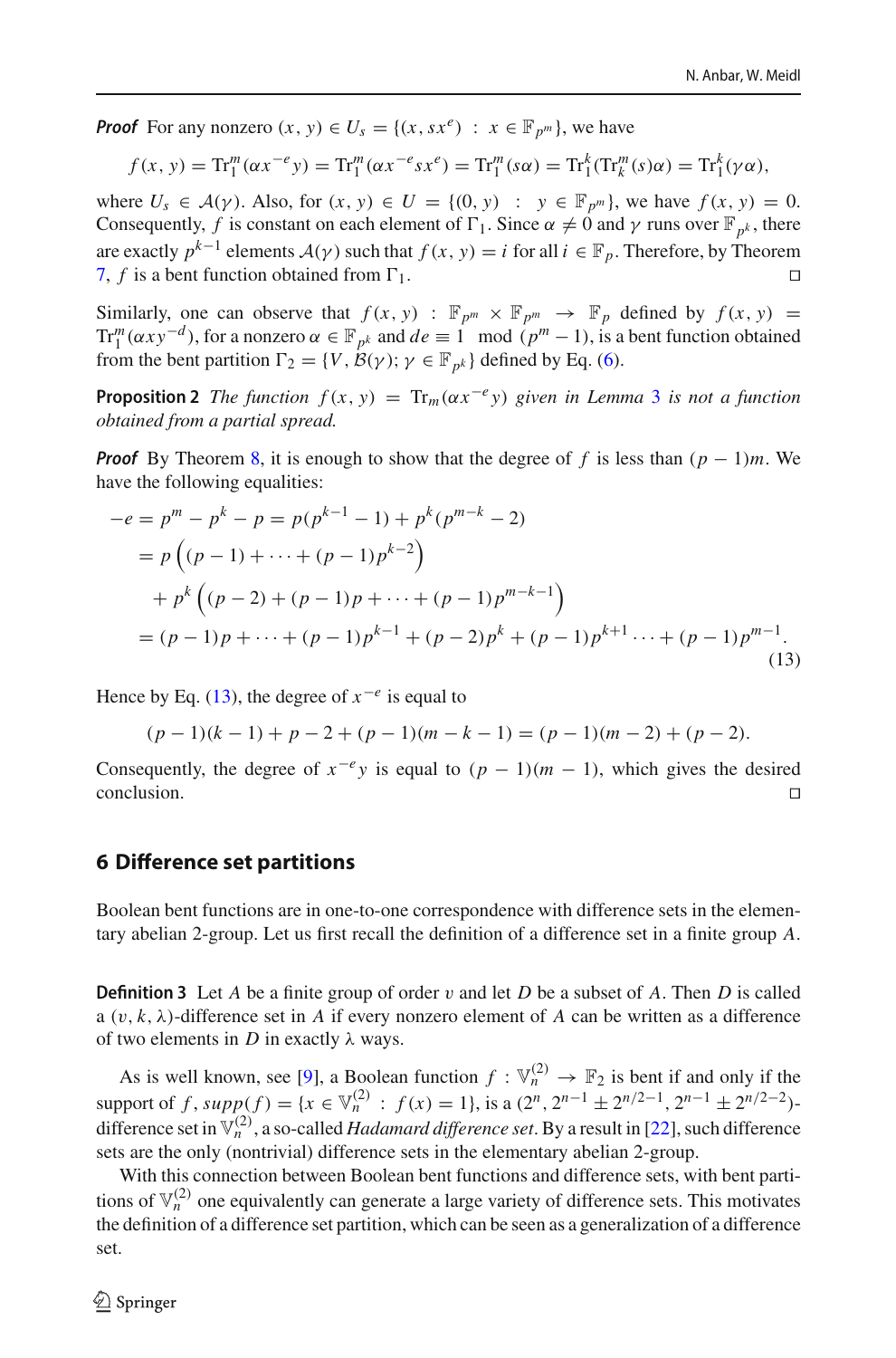**Definition 4** Let *A* be an abelian group of order v and let  $\Theta$  be a partition of *A* into *K* subsets. Then  $\Theta$  is called a  $(v, K, d)$ -difference set partition of *A* if every union of *d* subsets of  $\Theta$  is a difference set of *A*.

Note that then difference sets are exactly the  $(v, 2, 1)$ -difference set partitions of *A* (the set complement of a  $(v, k, \lambda)$ -difference set is a  $(v, v - k, v - 2k + \lambda)$ -difference set).

Clearly, in elementary abelian 2-groups, the difference set partitions are exactly the bent partitions (we do not consider the trivial difference sets—the empty set, sets with one element, and their complementary sets). We remark that we can interpret a Boolean bent function *f* as a trivial bent partition of  $\mathbb{V}_n^{(2)}$  into two sets, the support of *f*, and its complement (both Hadamard difference sets). Our nontrivial Examples  $1-4$  $1-4$  are difference set partitions of  $\mathbb{V}_n^{(2)}$ with parameters  $(v, K, d) = (2^n, 2^m, 2^{m-1})$  respectively  $(v, K, d) = (2^n, 2^k, 2^{k-1})$ . Which groups allow nontrivial difference set partitions, we find an interesting question.

*Remark 8* Depending on necessities, one may consider refined definitions of difference set partitions. For instance, for a normal bent partition  $\{U, A_1, \ldots, A_K\}$  of  $\mathbb{V}_n^{(2)}$ , half of the sets *Aj* with or without *U* form a difference set.

### **7 Perspectives**

Having similar properties as spreads, bent partitions, which we introduced in this article, are powerful objects for the construction of bent functions. We showed that with a (normal) bent partition of  $\mathbb{V}_n^{(p)}$  of depth  $p^k$ , we do not only obtain Boolean respectively *p*-ary bent functions and vectorial bent functions, but also bent functions from  $\mathbb{V}_n^{(p)}$  into the cyclic group  $\mathbb{Z}_{p^k}$ .

Classes of bent partitions, which are different from (partial) spreads have been presented in [\[26\]](#page-19-6) for characteristic 2, and in this article for arbitrary characteristic *p*. These bent partitions reduce to the Desarguesian spread in some special case, but in general yield several different ones. Using group theoretical arguments, it is shown in [\[14](#page-19-5)] (see also Remark 4 in [\[15](#page-19-3)]), that the number of pairwise inequivalent PS*ap* bent functions (see [\[9](#page-19-2)]), which one can obtain with the Desarguesian spread of  $\mathbb{V}_n^{(p)}$ , grows exponentially with *n*, more precisely is lower bounded by

<span id="page-18-0"></span>
$$
\binom{p^m+1}{p^{m-1}}/2m(p^m+1)p^m(p^m-1)^2.
$$
 (14)

It is an interesting question, whether one can obtain a bound similar to [\(14\)](#page-18-0) for the bent partitions  $\Gamma_1$ ,  $\Gamma_2$ , generalizations of the Desarguesian spread. A generalization of the argu-mentation in [\[14\]](#page-19-5) to  $\Gamma_1$ ,  $\Gamma_2$  is not at all obvious.

We believe that there is a variety of bent partitions, also besides from the partitions  $\Gamma_1$ ,  $\Gamma_2$ for different divisors *k* of *m*, and that there is also considerable potential for future research on general properties of these powerful objects. We pointed to several open questions on bent partitions  $\Omega = \{A_1, \ldots, A_K\}$  and normal bent partitions  $\overline{\Omega} = \{U, A_1, \ldots, A_K\}$  of  $\mathbb{V}_n^{(p)}$  (e.g. in Remarks [2](#page-8-0) and [3\)](#page-8-1), which we summarize below.

- Is *K* always a power of *p*?
- Do bent partitions exist with  $|A_1|$  <  $|A_i|$ ,  $2 \le i \le K$ ?
- Do bent partitions exist which are not coming from a normal bent partition (bent partitions with either  $|A_1| < |A_i|$ ,  $2 \le i \le K$ , or with a larger  $A_1$ , which does not contain a subspace *U* of dimension  $n/2$ ?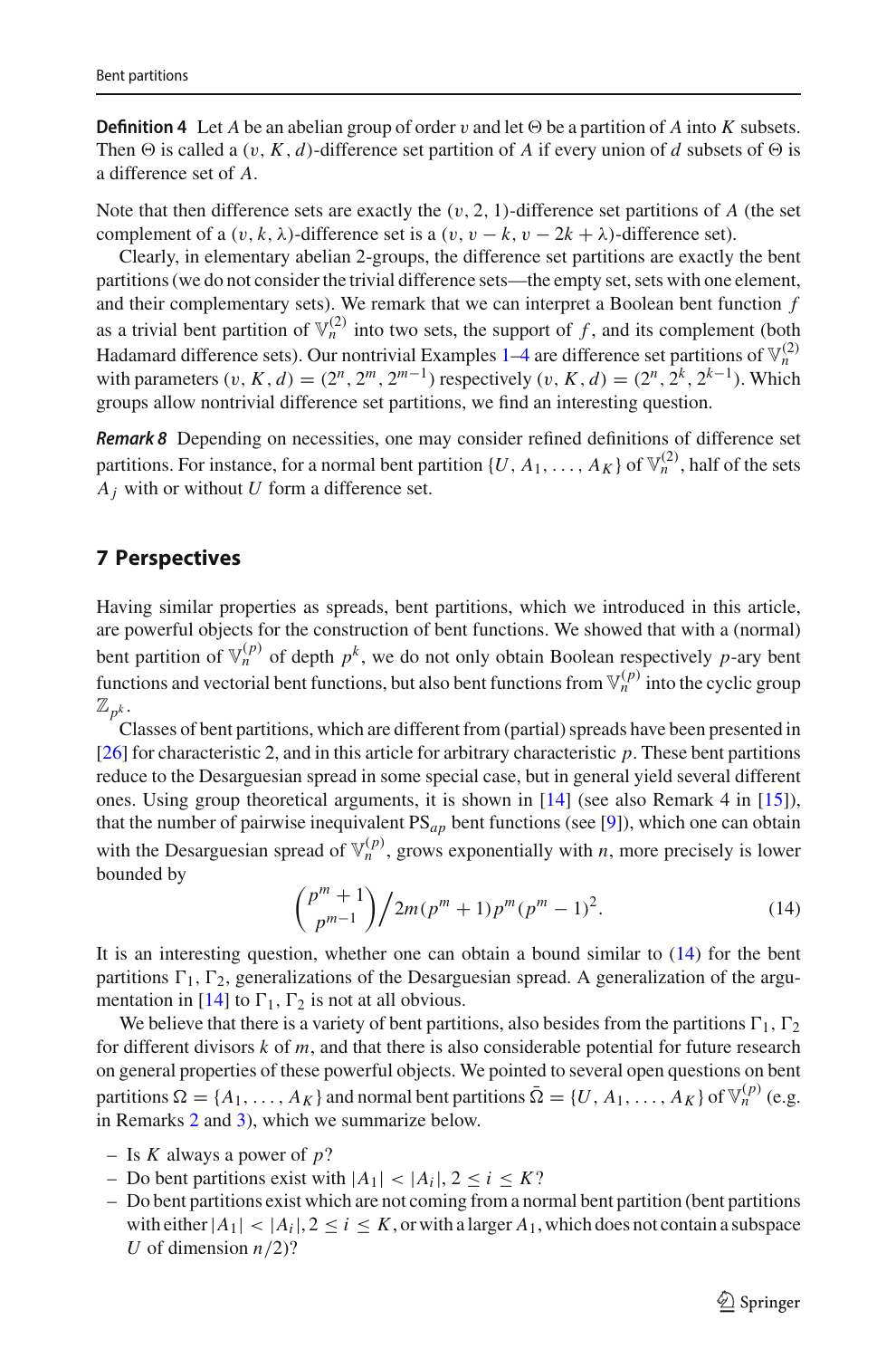- Do normal bent partitions always yield regular bent functions, or can there be normal bent partitions that generate non-weakly regular bent functions?
- Improve the bounds for  $K$ ,  $|A_i|$ . One may assume that the parameters we see for bent partitions from spreads are the best possible (the largest possible  $K$ , hence the smallest value for  $|A_j|$ ). If so, can only bent partitions from spreads achieve these values?

**Acknowledgements** The second author thanks Dr. N. Anbar and Sabancı University for their hospitality during several research visits. N. A. is supported by TÜBİTAK Project under Grant 120F309. The authors like to thank Tekgül Kalaycı for the discussions and the MAGMA calculations. We are grateful to the reviewers for their comments that improved the presentation and quality of this paper.

### **References**

- <span id="page-19-15"></span>1. Canteaut A., Daum M., Dobbertin H., Leander G.: Finding nonnormal bent functions. Discret. Appl. Math. **154**, 202–218 (2006).
- <span id="page-19-0"></span>2. Carlet C., Mesnager S.: Four decades of research on bent functions. Des. Codes Cryptogr. **78**, 5–50 (2016).
- <span id="page-19-23"></span>3. Çeşmelioğlu A., Meidl W.: Bent functions of maximal degree. IEEE Trans. Inf. Theory 58, 1186–1190 (2012).
- <span id="page-19-24"></span>4. Çeşmelioğlu A., Meidl W.: A construction of bent functions from plateaued functions. Des. Codes Cryptogr. **66**, 231–242 (2013).
- <span id="page-19-8"></span>5. Çeşmelioğlu A., Meidl W., Pott A.: On the dual of (non)-weakly regular bent functions and self-dual bent functions. Adv. Math. Commun. **7**, 425–440 (2013).
- <span id="page-19-9"></span>6. Çeşmelioğlu A., Meidl W., Pott A.: There are infinitely many bent functions for which the dual is not bent. IEEE Trans. Inf. Theory **62**, 5204–5208 (2016).
- <span id="page-19-12"></span>7. Çeşmelioğlu A., Meidl W., Pott A.: Vectorial bent functions in odd characteristic and their components. Cryptogr. Commun. **12**, 899–912 (2020).
- <span id="page-19-16"></span>8. Charpin P.: Normal Boolean functions. J. Complex. **20**, 245–265 (2004).
- <span id="page-19-2"></span>9. Dillon J.F: Elementary Hadamard Difference sets. Ph.D. dissertation, University of Maryland (1974).
- <span id="page-19-19"></span>10. Gadouleau M., Mariot L., Picek S.: Bent functions in the partial spread class generated by linear recurring sequences. [arXiv:2112.08705.](http://arxiv.org/abs/2112.08705)
- <span id="page-19-7"></span>11. Helleseth T., Kholosha A.: Monomial and quadratic bent functions over the finite fields of odd characteristic. IEEE Trans. Inf. Theory **52**(5), 2018–2032 (2006).
- <span id="page-19-11"></span>12. Hodžić S., Meidl W., Pasalic E.: Full characterization of generalized bent functions as (semi)-bent spaces, their dual, and the Gray image. IEEE Trans. Inf. Theory **64**, 5432–5440 (2018).
- <span id="page-19-22"></span>13. Hou X.D.: *p*-ary and *q*-ary versions of certain results about bent functions and resilient functions. Finite Fields Appl. **10**, 566–582 (2004).
- <span id="page-19-5"></span>14. Kantor W.: Exponential numbers of two-weight codes, difference sets and symmetric designs. Discret. Math. **46**, 95–98 (1983).
- <span id="page-19-3"></span>15. Kantor W.: Bent functions generalizing Dillon's partial spread functions. [arXiv:1211.2600v1.](http://arxiv.org/abs/1211.2600v1)
- <span id="page-19-18"></span>16. Kantor W.: On maximal symplectic partial spreads. Adv. Geom. **17**, 453–471 (2017).
- <span id="page-19-13"></span>17. Kolomeec N.: Enumeration of bent functions on the minimum distance from the quadratic bent function. J. Appl. Ind. Math. **6**, 306–317 (2012).
- <span id="page-19-14"></span>18. Kolomeec N.: The graph of minimal distances of bent functions and its properties. Des. Codes Cryptogr. **85**, 395–410 (2017).
- <span id="page-19-1"></span>19. Kumar P.V., Scholtz R.A., Welch L.R.: Generalized bent functions and their properties. J. Comb. Theory Ser. A **40**, 90–107 (1985).
- <span id="page-19-21"></span>20. Lidl R., Niederreiter H.: Finite Fields, 2nd edn Cambridge University Press, Cambridge (1997).
- <span id="page-19-4"></span>21. Lisonek P., Lu H.Y.: Bent functions on partial spreads. Des. Codes Cryptogr. **73**, 209–216 (2014).
- <span id="page-19-25"></span>22. Mann H.B.: Difference sets in elementary Abelian groups. Ill. J. Math. **9**, 212–219 (1965).
- <span id="page-19-10"></span>23. Martinsen T., Meidl W., Stanica P.: Partial spread and vectorial generalized bent functions. Des. Codes Cryptogr. **85**, 1–13 (2017).
- <span id="page-19-20"></span>24. Meidl W.: A secondary construction of bent functions, octal gbent functions and their duals. Math. Comput. Simul. **143**, 57–64 (2018).
- <span id="page-19-17"></span>25. Meidl W., Pirsic I.: On the normality of *p*-ary bent functions. Cryptogr. Commun. **10**, 1037–1049 (2018).
- <span id="page-19-6"></span>26. Meidl W., Pirsic I.: Bent and  $\mathbb{Z}_{2k}$ -bent functions from spread-like partitions. Des. Codes Cryptogr. **89**, 75–89 (2021).